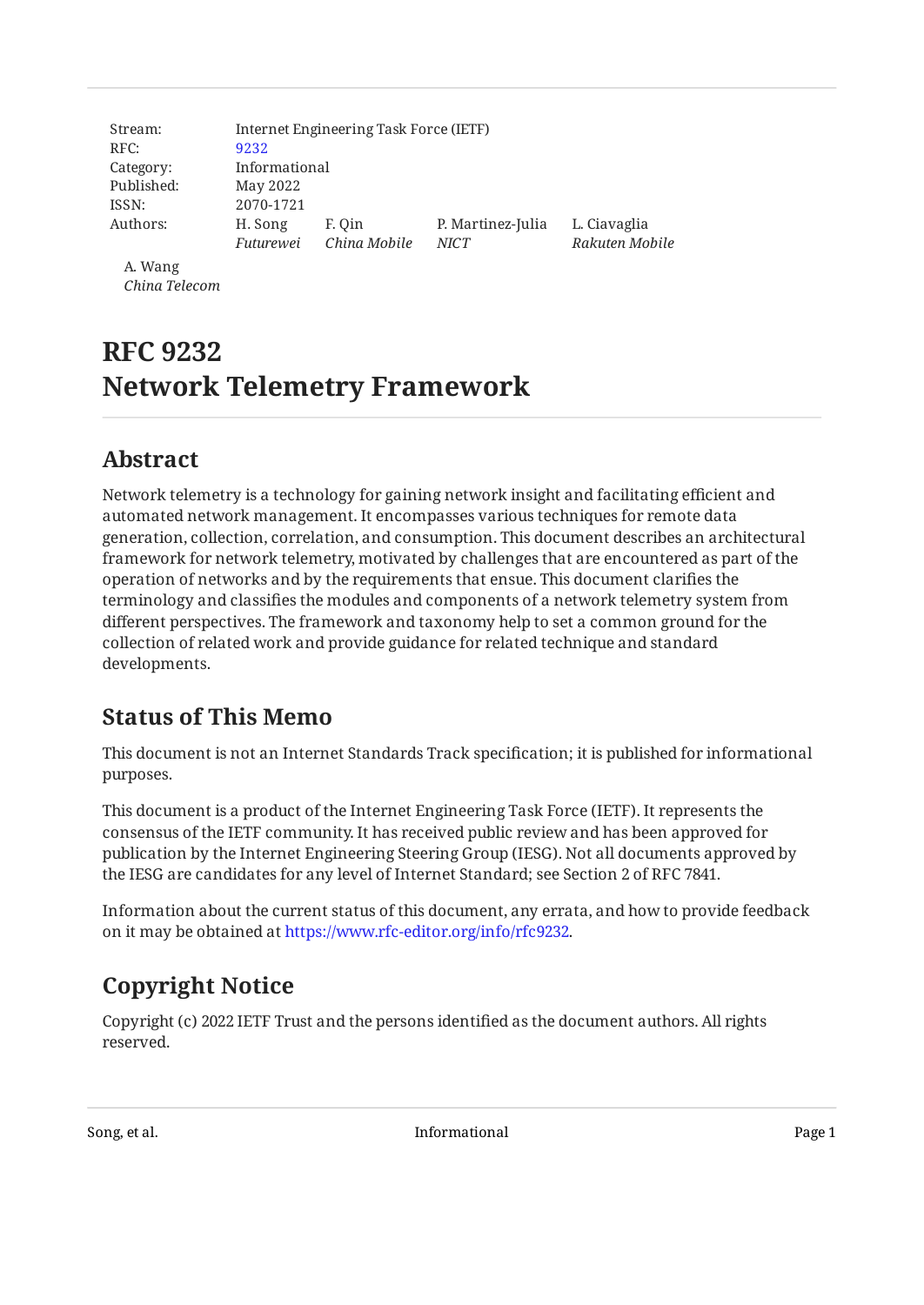This document is subject to BCP 78 and the IETF Trust's Legal Provisions Relating to IETF Documents (<https://trustee.ietf.org/license-info>) in effect on the date of publication of this document. Please review these documents carefully, as they describe your rights and restrictions with respect to this document. Code Components extracted from this document must include Revised BSD License text as described in Section 4.e of the Trust Legal Provisions and are provided without warranty as described in the Revised BSD License.

## <span id="page-1-0"></span>**[Table of Contents](#page-1-0)**

- [1](#page-3-0). [Introduction](#page-3-0)
	- [1.1.](#page-3-1) [Applicability Statement](#page-3-1)
	- [1.2.](#page-4-0) [Glossary](#page-4-0)
- [2](#page-5-0). [Background](#page-5-0)
	- [2.1.](#page-6-0) [Telemetry Data Coverage](#page-6-0)
	- [2.2.](#page-7-0) [Use Cases](#page-7-0)
	- [2.3.](#page-8-0) [Challenges](#page-8-0)
	- [2.4.](#page-9-0) [Network Telemetry](#page-9-0)
	- [2.5.](#page-11-0) [The Necessity of a Network Telemetry Framework](#page-11-0)
- [3](#page-12-0). [Network Telemetry Framework](#page-12-0)
	- [3.1.](#page-12-1) [Top-Level Modules](#page-12-1)
		- [3.1.1](#page-15-0). [Management Plane Telemetry](#page-15-0)
		- [3.1.2](#page-15-1). [Control Plane Telemetry](#page-15-1)
		- [3.1.3](#page-16-0). [Forwarding Plane Telemetry](#page-16-0)
		- [3.1.4](#page-17-0). [External Data Telemetry](#page-17-0)
	- [3.2.](#page-18-0) [Second-Level Function Components](#page-18-0)
	- [3.3.](#page-19-0) [Data Acquisition Mechanism and Type Abstraction](#page-19-0)
	- [3.4.](#page-20-0) [Mapping Existing Mechanisms into the Framework](#page-20-0)
- [4](#page-21-0). [Evolution of Network Telemetry Applications](#page-21-0)
- [5](#page-22-0). [Security Considerations](#page-22-0)
- [6](#page-23-0). [IANA Considerations](#page-23-0)
- [7](#page-23-1). [Informative References](#page-23-1)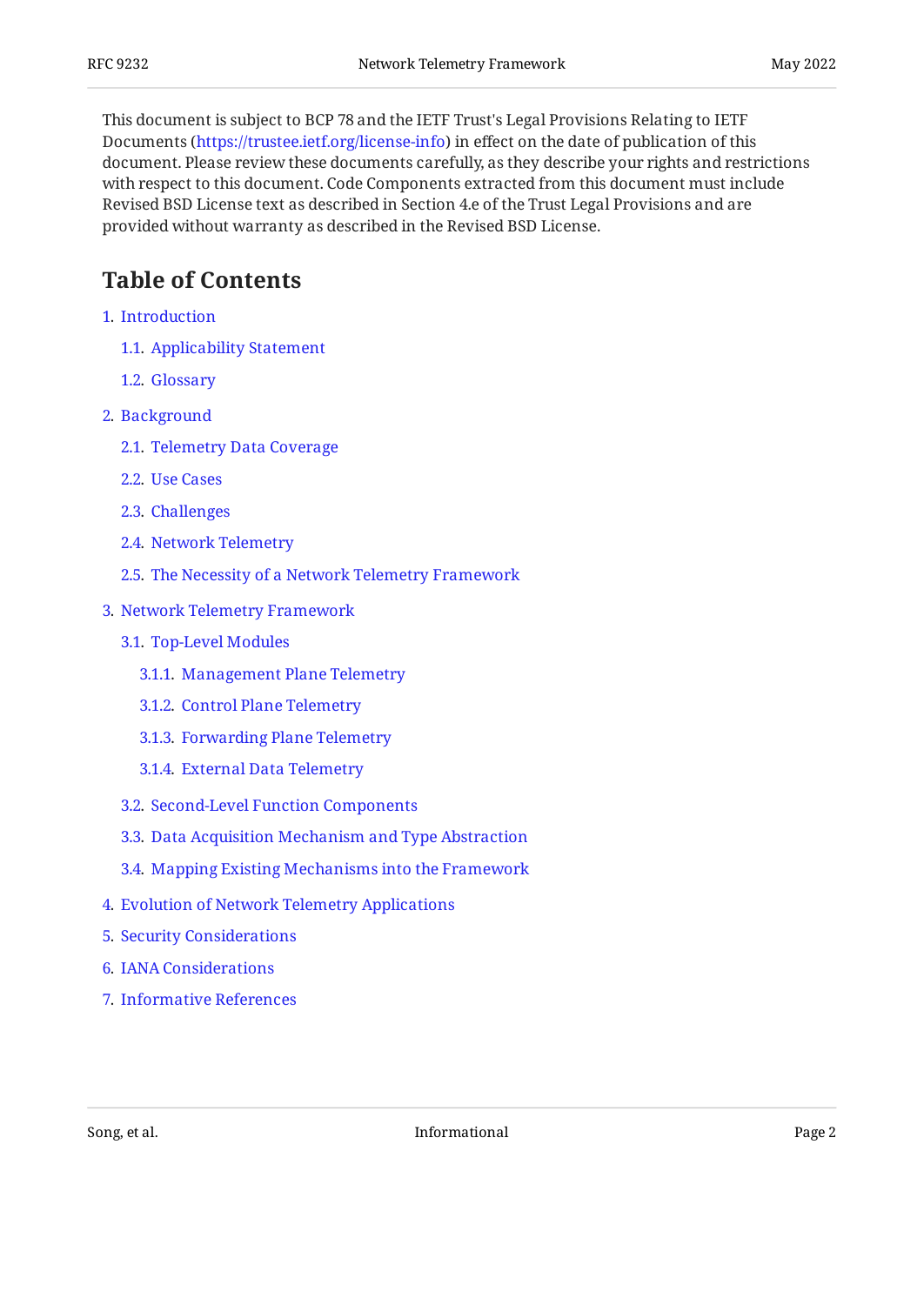[Appendix A.](#page-27-0) [A Survey on Existing Network Telemetry Techniques](#page-27-0)

- [A.1](#page-27-1). [Management Plane Telemetry](#page-27-1)
	- [A.1.1.](#page-27-2) [Push Extensions for NETCONF](#page-27-2)
	- [A.1.2.](#page-28-0) [gRPC Network Management Interface](#page-28-0)
- [A.2](#page-28-1). [Control Plane Telemetry](#page-28-1)
	- [A.2.1.](#page-28-2) [BGP Monitoring Protocol](#page-28-2)
- [A.3](#page-28-3). [Data Plane Telemetry](#page-28-3)
	- [A.3.1.](#page-28-4) [Alternate-Marking \(AM\) Technology](#page-28-4)
	- [A.3.2.](#page-29-0) [Dynamic Network Probe](#page-29-0)
	- [A.3.3.](#page-30-0) [IP Flow Information Export \(IPFIX\) Protocol](#page-30-0)
	- [A.3.4.](#page-30-1) [In Situ OAM](#page-30-1)
	- [A.3.5.](#page-30-2) [Postcard-Based Telemetry](#page-30-2)
	- [A.3.6.](#page-30-3) [Existing OAM for Speci](#page-30-3)fic Data Planes
- [A.4](#page-30-4). [External Data and Event Telemetry](#page-30-4)
	- [A.4.1.](#page-30-5) [Sources of External Events](#page-30-5)
	- [A.4.2.](#page-31-0) [Connectors and Interfaces](#page-31-0)
	- [Acknowledgments](#page-32-0)
	- **[Contributors](#page-32-1)**
- [Authors' Addresses](#page-32-2)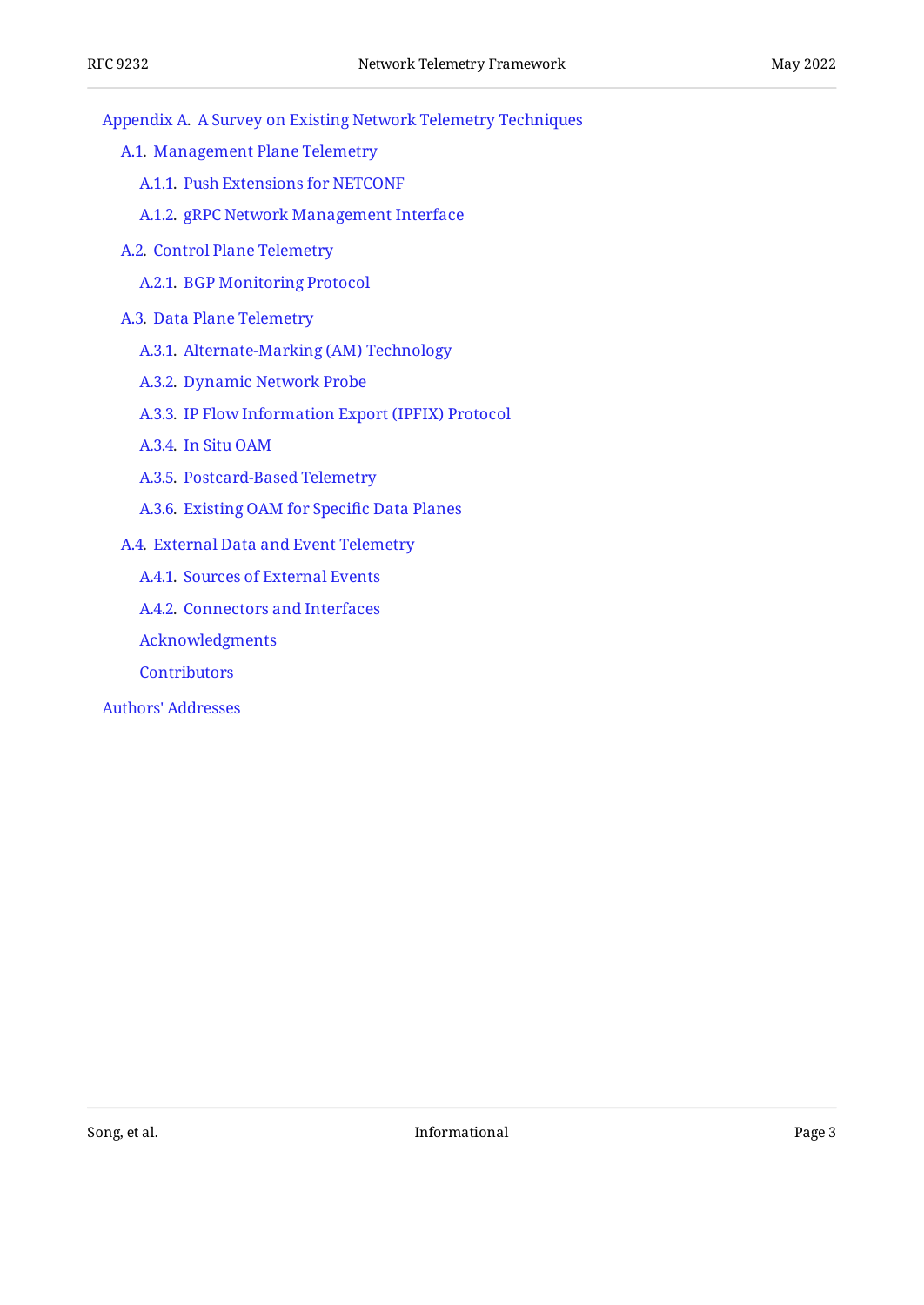# <span id="page-3-0"></span>**[1. Introduction](#page-3-0)**

Network visibility is the ability of management tools to see the state and behavior of a network, which is essential for successful network operation. Network telemetry revolves around network data that 1) can help provide insights about the current state of the network, including network devices, forwarding, control, and management planes; 2) can be generated and obtained through a variety of techniques, including but not limited to network instrumentation and measurements; and 3) can be processed for purposes ranging from service assurance to network security using a wide variety of data analytical techniques. In this document, network telemetry refers to both the data itself (i.e., "Network Telemetry Data") and the techniques and processes used to generate, export, collect, and consume that data for use by potentially automated management applications. Network telemetry extends beyond the classical network Operations, Administration, and Management (OAM) techniques and expects to support better flexibility, scalability, accuracy, coverage, and performance.

However, the term "network telemetry" lacks an unambiguous definition. The scope and coverage of it cause confusion and misunderstandings. It is beneficial to clarify the concept and provide a clear architectural framework for network telemetry, so we can articulate the technical field and better align the related techniques and standard works.

To fulfill such an undertaking, we first discuss some key characteristics of network telemetry that set a clear distinction from the conventional network OAM and show that some conventional OAM technologies can be considered a subset of the network telemetry technologies. We then provide an architectural framework for network telemetry that includes four modules, each associated with a different category of telemetry data and corresponding procedures. All the modules are internally structured in the same way, including components that allow the operator to configure data sources in regard to what data to generate and how to make that available to client applications, components that instrument the underlying data sources, and components that perform the actual rendering, encoding, and exporting of the generated data. We show how the network telemetry framework can benefit current and future network operations. Based on the distinction of modules and function components, we can map the existing and emerging techniques and protocols into the framework. The framework can also simplify designing, maintaining, and understanding a network telemetry system. In addition, we outline the evolution stages of the network telemetry system and discuss the potential security concerns.

The purpose of the framework and taxonomy is to set a common ground for the collection of related work and provide guidance for future technique and standard developments. To the best of our knowledge, this document is the first such effort for network telemetry in industry standards organizations. This document does not define specific technologies.

## <span id="page-3-1"></span>**[1.1. Applicability Statement](#page-3-1)**

Large-scale network data collection is a major threat to user privacy and may be indistinguishable from pervasive monitoring [[RFC7258\]](#page-25-0). The network telemetry framework presented in this document must not be applied to generating, exporting, collecting, analyzing, or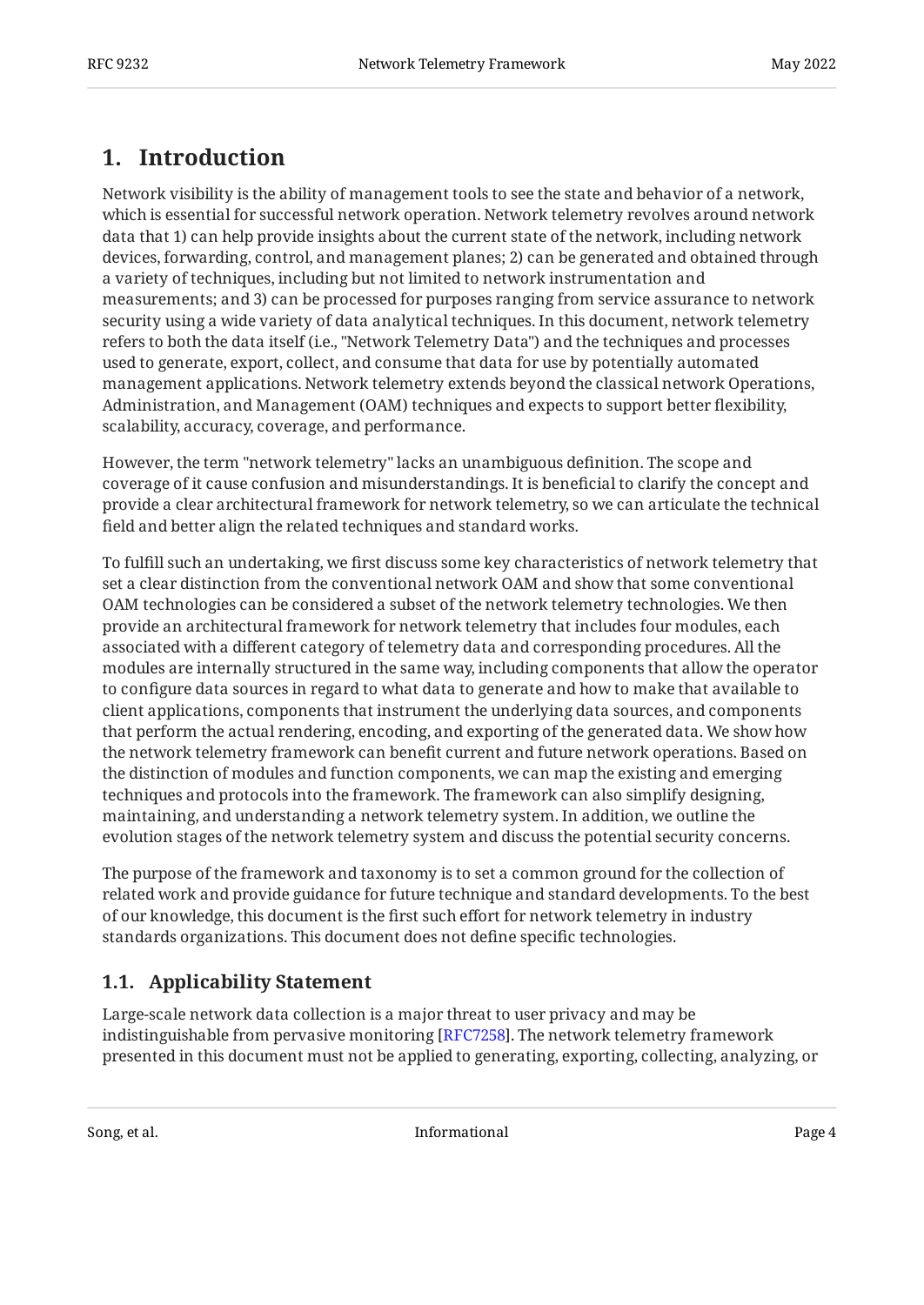retaining individual user data or any data that can identify end users or characterize their behavior without consent. Based on this principle, the network telemetry framework is not applicable to networks whose endpoints represent individual users, such as general-purpose access networks.

### <span id="page-4-0"></span>**[1.2. Glossary](#page-4-0)**

Before further discussion, we list some key terminology and abbreviations used in this document. There is an intended differentiation between the terms of network telemetry and OAM. However, it should be understood that there is not a hard-line distinction between the two concepts. Rather, network telemetry is considered an extension of OAM. It covers all the existing OAM protocols but puts more emphasis on the newer and emerging techniques and protocols concerning all aspects of network data from acquisition to consumption.

| AI:      | Artificial Intelligence. In the network domain, AI refers to machine-learning-based<br>technologies for automated network operation and other tasks.                                    |
|----------|-----------------------------------------------------------------------------------------------------------------------------------------------------------------------------------------|
| AM:      | Alternate Marking. A flow performance measurement method, as specified in<br>[RFC8321].                                                                                                 |
| BMP:     | BGP Monitoring Protocol. Specified in [RFC7854].                                                                                                                                        |
| DPI:     | Deep Packet Inspection. Refers to the techniques that examine packets beyond<br>packet L3/L4 headers.                                                                                   |
| gNMI:    | gRPC Network Management Interface. A network management protocol from the<br>OpenConfig Operator Working Group, mainly contributed by Google. See [gnmi] for<br>details.                |
| GPB:     | Google Protocol Buffer. An extensible mechanism for serializing structured data. See<br>[gpb] for details.                                                                              |
| gRPC:    | gRPC Remote Procedure Call. An open-source high-performance RPC framework that<br>gNMI is based on. See [grpc] for details.                                                             |
| IPFIX:   | IP Flow Information Export Protocol. Specified in [RFC7011].                                                                                                                            |
| IOAM:    | In situ OAM [RFC9197]. A data plane on-path telemetry technique.                                                                                                                        |
| JSON:    | JavaScript Object Notation. An open standard file format and data interchange<br>format that uses human-readable text to store and transmit data objects, as<br>specified in [RFC8259]. |
| MIB:     | Management Information Base. A database used for managing the entities in a<br>network.                                                                                                 |
| NETCONF: | Network Configuration Protocol. Specified in [RFC6241].                                                                                                                                 |
| NetFlow: | A Cisco protocol used for flow record collecting, as described in [RFC3954].                                                                                                            |
|          |                                                                                                                                                                                         |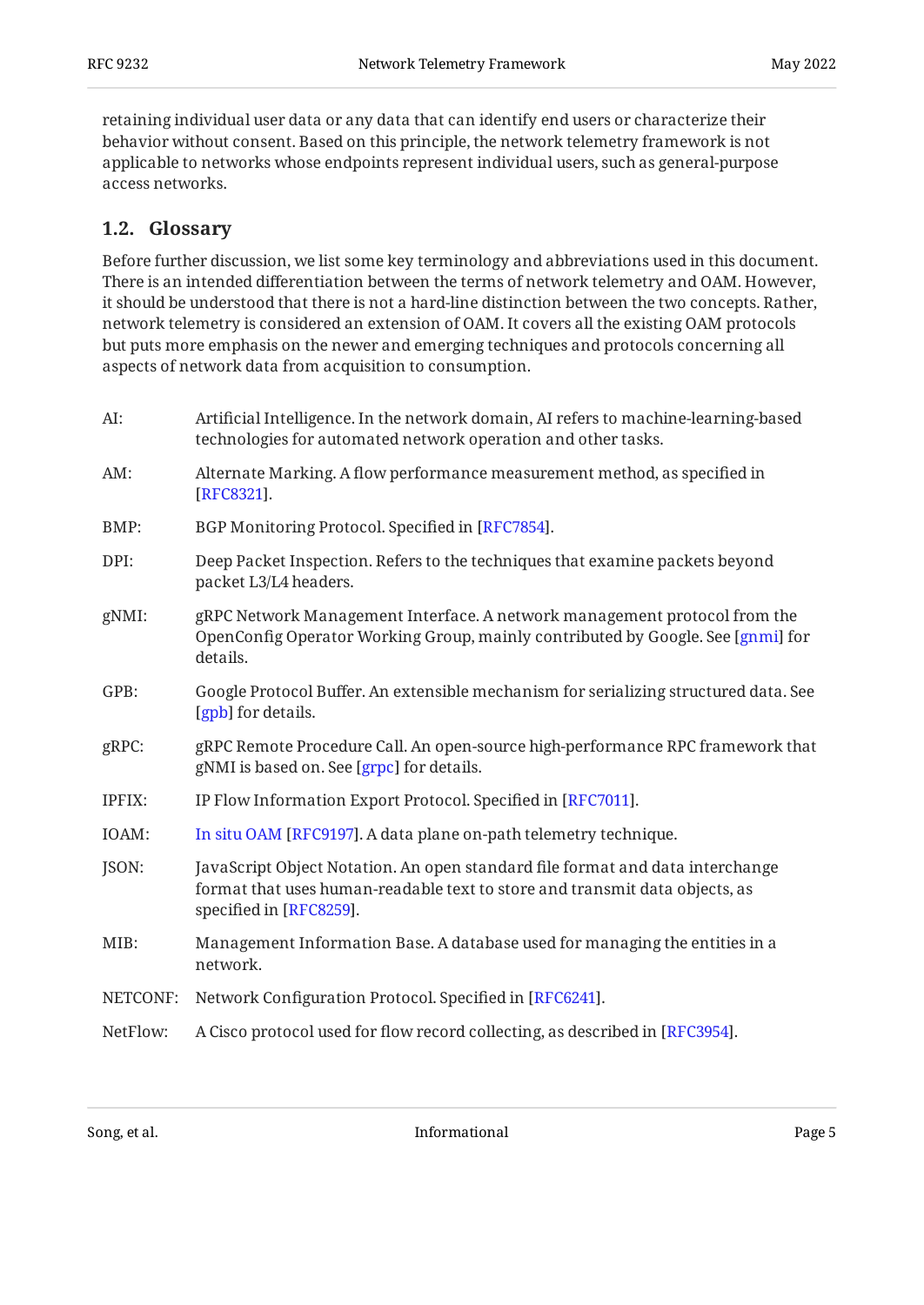|                  | Network Telemetry: The process and instrumentation for acquiring and utilizing network data<br>remotely for network monitoring and operation. A general term for a large set of<br>network visibility techniques and protocols, concerning aspects like data<br>generation, collection, correlation, and consumption. Network telemetry addresses<br>current network operation issues and enables smooth evolution toward future<br>intent-driven autonomous networks. |
|------------------|------------------------------------------------------------------------------------------------------------------------------------------------------------------------------------------------------------------------------------------------------------------------------------------------------------------------------------------------------------------------------------------------------------------------------------------------------------------------|
| NMS:             | Network Management System. Refers to applications that allow network<br>administrators to manage a network.                                                                                                                                                                                                                                                                                                                                                            |
| OAM:             | Operations, Administration, and Maintenance. A group of network management<br>functions that provide network fault indication, fault localization, performance<br>information, and data and diagnosis functions. Most conventional network<br>monitoring techniques and protocols belong to network OAM.                                                                                                                                                               |
| PBT:             | Postcard-Based Telemetry. A data plane on-path telemetry technique. A<br>representative technique is described in [IPPM-IOAM-DIRECT-EXPORT].                                                                                                                                                                                                                                                                                                                           |
| <b>RESTCONF:</b> | An HTTP-based protocol that provides a programmatic interface for accessing data<br>defined in YANG, using the datastore concepts defined in NETCONF, as specified in<br>[RFC8040].                                                                                                                                                                                                                                                                                    |
| SMIv2:           | Structure of Management Information Version 2. Defines MIB objects, as specified in<br>[RFC2578].                                                                                                                                                                                                                                                                                                                                                                      |
| SNMP:            | Simple Network Management Protocol. Versions 1, 2, and 3 are specified in<br>[RFC1157], [RFC3416], and [RFC3411], respectively.                                                                                                                                                                                                                                                                                                                                        |
| XML:             | Extensible Markup Language. A markup language for data encoding that is both<br>human readable and machine readable, as specified by W3C [W3C.REC-<br>xml-20081126].                                                                                                                                                                                                                                                                                                   |
| YANG:            | YANG is a data modeling language for the definition of data sent over network<br>management protocols such as NETCONF and RESTCONF. YANG is defined in<br>[RFC6020] and [RFC7950].                                                                                                                                                                                                                                                                                     |
| YANG ECA:        | A YANG model for Event-Condition-Action policies, as defined in [NETMOD-ECA-<br>POLICY].                                                                                                                                                                                                                                                                                                                                                                               |
| YANG-Push:       | A mechanism that allows subscriber applications to request a stream of updates<br>from a YANG datastore on a network device. Details are specified in [RFC8639] and<br>[RFC8641].                                                                                                                                                                                                                                                                                      |

# <span id="page-5-0"></span>**[2. Background](#page-5-0)**

The term "big data" is used to describe the extremely large volume of data sets that can be analyzed computationally to reveal patterns, trends, and associations. Networks are undoubtedly a source of big data because of their scale and the volume of network traffic they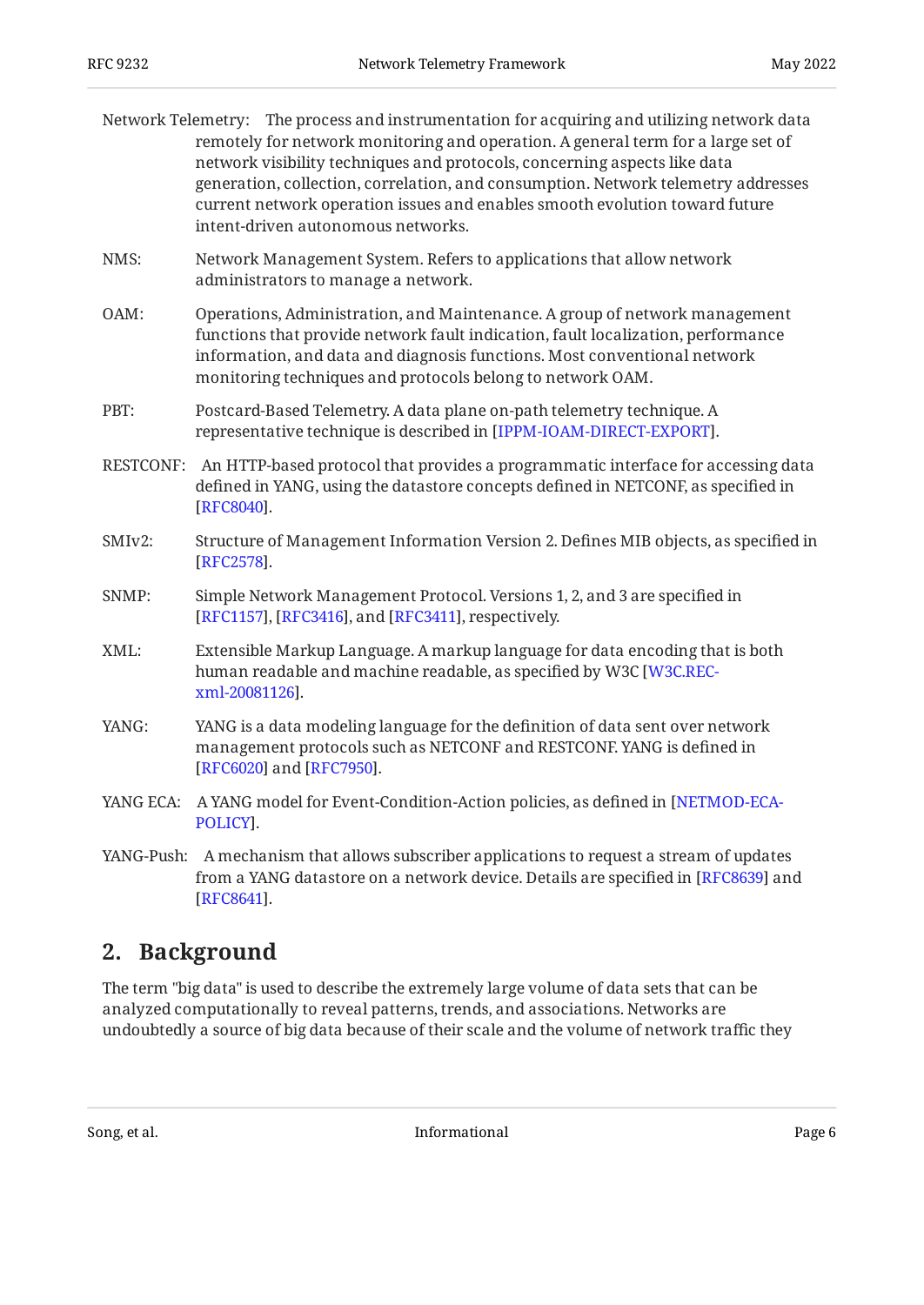forward. When a network's endpoints do not represent individual users (e.g., in industrial, datacenter, and infrastructure contexts), network operations can often benefit from large-scale data collection without breaching user privacy.

Today, one can access advanced big data analytics capability through a plethora of commercial and open-source platforms (e.g., Apache Hadoop), tools (e.g., Apache Spark), and techniques (e.g., machine learning). Thanks to the advance of computing and storage technologies, network big data analytics give network operators an opportunity to gain network insights and move towards network autonomy. Some operators start to explore the application of Artificial Intelligence (AI) to make sense of network data. Software tools can use the network data to detect and react on network faults, anomalies, and policy violations, as well as predict future events. In turn, the network policy updates for planning, intrusion prevention, optimization, and self-healing may be applied.

Itis conceivable that an autonomic network [RFC7575] is the logical next step for network evolution following Software-Defined Networking (SDN), which aims to reduce (or even eliminate) human labor, make more efficient use of network resources, and provide better services more aligned with customer requirements. The IETF ANIMA Working Group is dedicated to developing and maintaining protocols and procedures for automated network management and control of professionally managed networks. The related technique of [Intent-Based](#page-24-4) [Networking \(IBN\)](#page-24-4) [[NMRG-IBN-CONCEPTS-DEFINITIONS](#page-24-4)] requires network visibility and telemetry data in order to ensure that the network is behaving as intended.

However, while the data processing capability is improved and applications require more data to function better, the networks lag behind in extracting and translating network data into useful and actionable information in efficient ways. The system bottleneck is shifting from data consumption to data supply. Both the number of network nodes and the traffic bandwidth keep increasing at a fast pace. The network configuration and policy change at smaller time slots than before. More subtle events and fine-grained data through all network planes need to be captured and exported in real time. In a nutshell, it is a challenge to get enough high-quality data out of the network in a manner that is efficient, timely, and flexible. Therefore, we need to survey the existing technologies and protocols and identify any potential gaps.

In the remainder of this section, we first clarify the scope of network data (i.e., telemetry data) relevant in this document. Then, we discuss several key use cases for network operations of today and the future. Next, we show why the current network OAM techniques and protocols are insufficient for these use cases. The discussion underlines the need for new methods, techniques, and protocols, as well as the extensions of existing ones, which we assign under the umbrella term "Network Telemetry".

### <span id="page-6-0"></span>**[2.1. Telemetry Data Coverage](#page-6-0)**

Any information that can be extracted from networks (including the data plane, control plane, and management plane) and used to gain visibility or as a basis for actions is considered telemetry data. It includes statistics, event records and logs, snapshots of state, configuration data, etc. It also covers the outputs of any active and passive measurements [RFC7799]. In some cases, raw data is processed in network before being sent to a data consumer. Such processed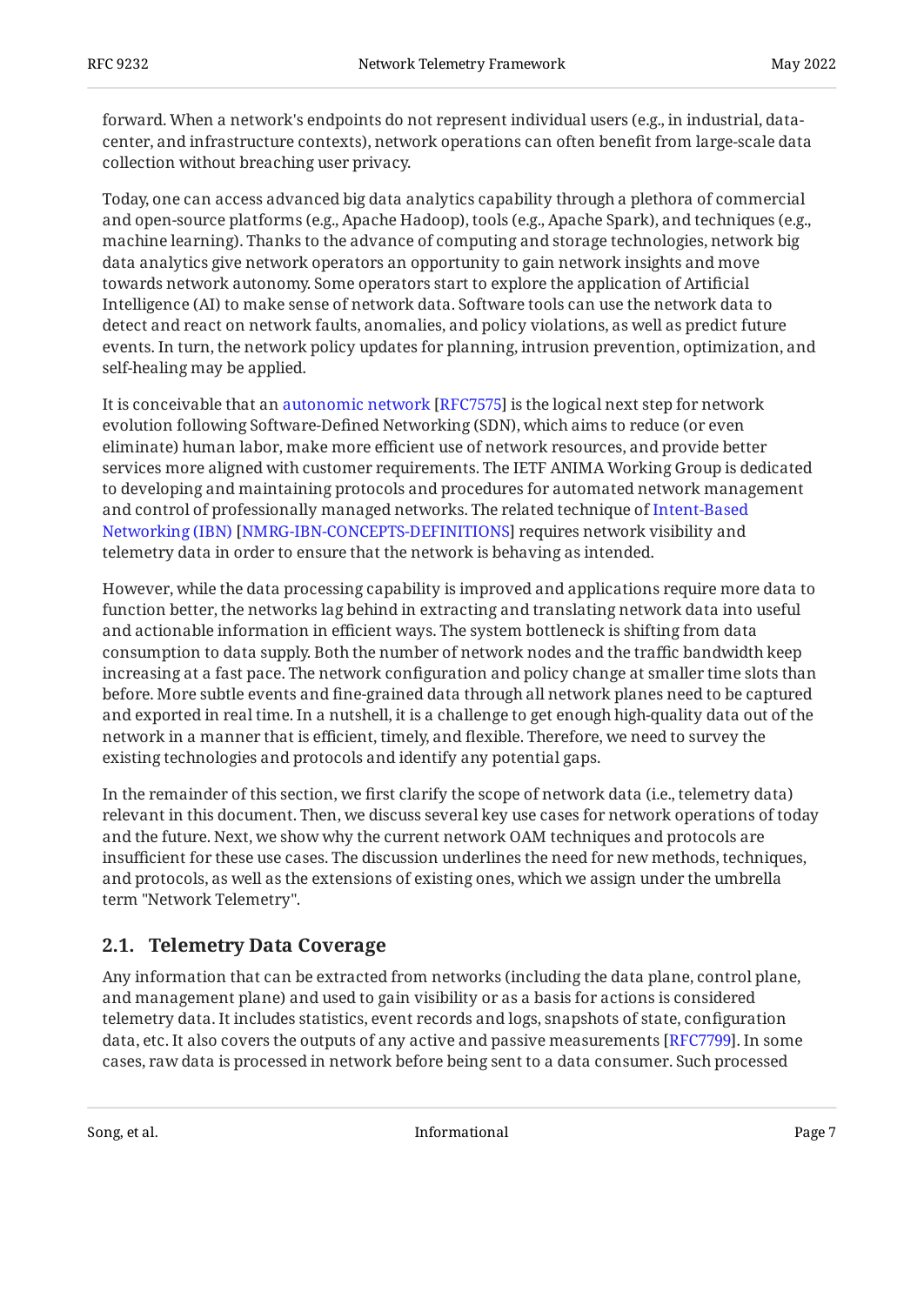data is also considered telemetry data. The value of telemetry data varies. In some cases, if the cost is acceptable, less but higher-quality data are preferred rather than a lot of low-quality data. A classification of telemetry data is provided in [Section 3](#page-12-0). To preserve the privacy of end users, no user packet content should be collected. Specifically, the data objects generated, exported, and collected by a network telemetry application should not include any packet payload from traffic associated with end-user systems.

## <span id="page-7-0"></span>**[2.2. Use Cases](#page-7-0)**

The following set of use cases is essential for network operations. While the list is by no means exhaustive, it is enough to highlight the requirements for data velocity, variety, volume, and veracity, the attributes of big data, in networks.

- $\bullet$  Security: Network intrusion detection and prevention systems need to monitor network traffic and activities and act upon anomalies. Given increasingly sophisticated attack vectors coupled with increasingly severe consequences of security breaches, new tools and techniques need to be developed, relying on wider and deeper visibility into networks. The ultimate goal is to achieve security with no, or only minimal, human intervention and without disrupting legitimate traffic flows.
- $\bullet$  Policy and Intent Compliance: Network policies are the rules that constrain the services for network access, provide service differentiation, or enforce specific treatment on the traffic. For example, a service function chain is a policy that requires the selected flows to pass through a set of ordered network functions. Intent, as defined in [[NMRG-IBN-CONCEPTS-](#page-24-4)[DEFINITIONS](#page-24-4)], is a set of operational goals that a network should meet and outcomes that a network is supposed to deliver, defined in a declarative manner without specifying how to achieve or implement them. An intent requires a complex translation and mapping process before being applied on networks. While a policy or intent is enforced, the compliance needs to be verified and monitored continuously by relying on visibility that is provided through network telemetry data. Any violation must be reported immediately - this will alert the network administrator to the policy or intent violation and will potentially result in updates to how the policy or intent is applied in the network to ensure that it remains in force.
- $\bullet$  SLA Compliance: A Service Level Agreement (SLA) is a service contract between a service provider and a client, which includes the metrics for the service measurement and remedy/ penalty procedures when the service level misses the agreement. Users need to check if they get the service as promised, and network operators need to evaluate how they can deliver services that meet the SLA based on real-time network telemetry data, including data from network measurements.
- $\bullet$  Root Cause Analysis: Many network failures can be the effect of a sequence of chained events. Troubleshooting and recovery require quick identification of the root cause of any observable issues. However, the root cause is not always straightforward to identify, especially when the failure is sporadic and the number of event messages, both related and unrelated to the same cause, is overwhelming. While technologies such as machine learning can be used for root cause analysis, it is up to the network to sense and provide the relevant diagnostic data that are either actively fed into or passively retrieved by the root cause analysis applications.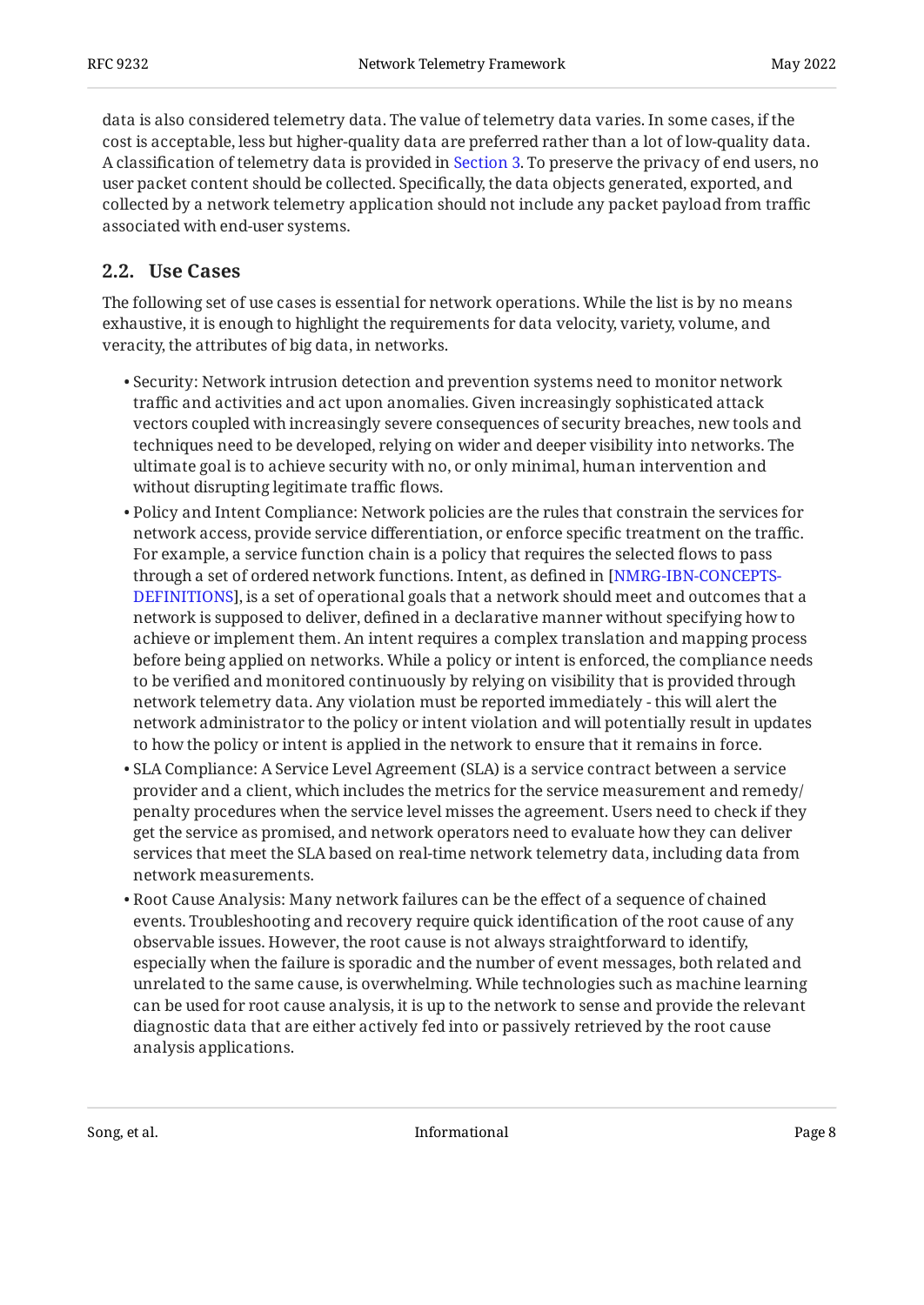- Network Optimization: This covers all short-term and long-term network optimization techniques, including load balancing, Traffic Engineering (TE), and network planning. Network operators are motivated to optimize their network utilization and differentiate services for better Return on Investment (ROI) or lower Capital Expenditure (CAPEX). The first step is to know the real-time network conditions before applying policies for traffic manipulation. In some cases, microbursts need to be detected in a very short time frame so that fine-grained traffic control can be applied to avoid network congestion. Long-term planning of network capacity and topology requires analysis of real-world network telemetry data that is obtained over long periods of time.
- $\bullet$  Event Tracking and Prediction: The visibility into traffic path and performance is critical for services and applications that rely on healthy network operation. Numerous related network events are of interest to network operators. For example, network operators want to learn where and why packets are dropped for an application flow. They also want to be warned of issues in advance, so proactive actions can be taken to avoid catastrophic consequences.

## <span id="page-8-0"></span>**[2.3. Challenges](#page-8-0)**

Fora long time, network operators have relied upon SNMP [RFC3416], Command-Line Interface (CLI),or Syslog [RFC5424] to monitor the network. Some other OAM techniques as described in [[RFC7276\]](#page-25-7) are also used to facilitate network troubleshooting. These conventional techniques are not sufficient to support the above use cases for the following reasons:

- $\bullet$  Most use cases need to continuously monitor the network and dynamically refine the data collection in real time. Poll-based low-frequency data collection is ill-suited for these applications. Subscription-based streaming data directly pushed from the data source (e.g., the forwarding chip) is preferred to provide sufficient data quantity and precision at scale.
- Comprehensive data is needed, ranging from packet processing engines to traffic managers, line cards to main control boards, user flows to control protocol packets, device configurations to operations, and physical layers to application layers. Conventional OAM only covers a narrow range of data (e.g., SNMP only handles data from the Management Information Base (MIB)). Classical network devices cannot provide all the necessary probes. More open and programmable network devices are therefore needed.
- Many application scenarios need to correlate network-wide data from multiple sources (i.e., from distributed network devices, different components of a network device, or different network planes). A piecemeal solution is often lacking the capability to consolidate the data from multiple sources. The composition of a complete solution, as partly proposed by [Autonomic Resource Control Architecture \(ARCA\)](#page-24-5) [[NMRG-ANTICIPATED-ADAPTATION\]](#page-24-5), will be empowered and guided by a comprehensive framework.
- Some conventional OAM techniques (e.g., CLI and Syslog) lack a formal data model. The unstructured data hinder the tool automation and application extensibility. Standardized data models are essential to support the programmable networks.
- $\bullet$  Although some conventional OAM techniques support data push (e.g., [SNMP Trap](#page-24-6) [[RFC2981\]](#page-24-6) [RFC3877],Syslog, and sFlow [RFC3176]), the pushed data are limited to only predefined management plane warnings (e.g., SNMP Trap) or sampled user packets (e.g., sFlow). Network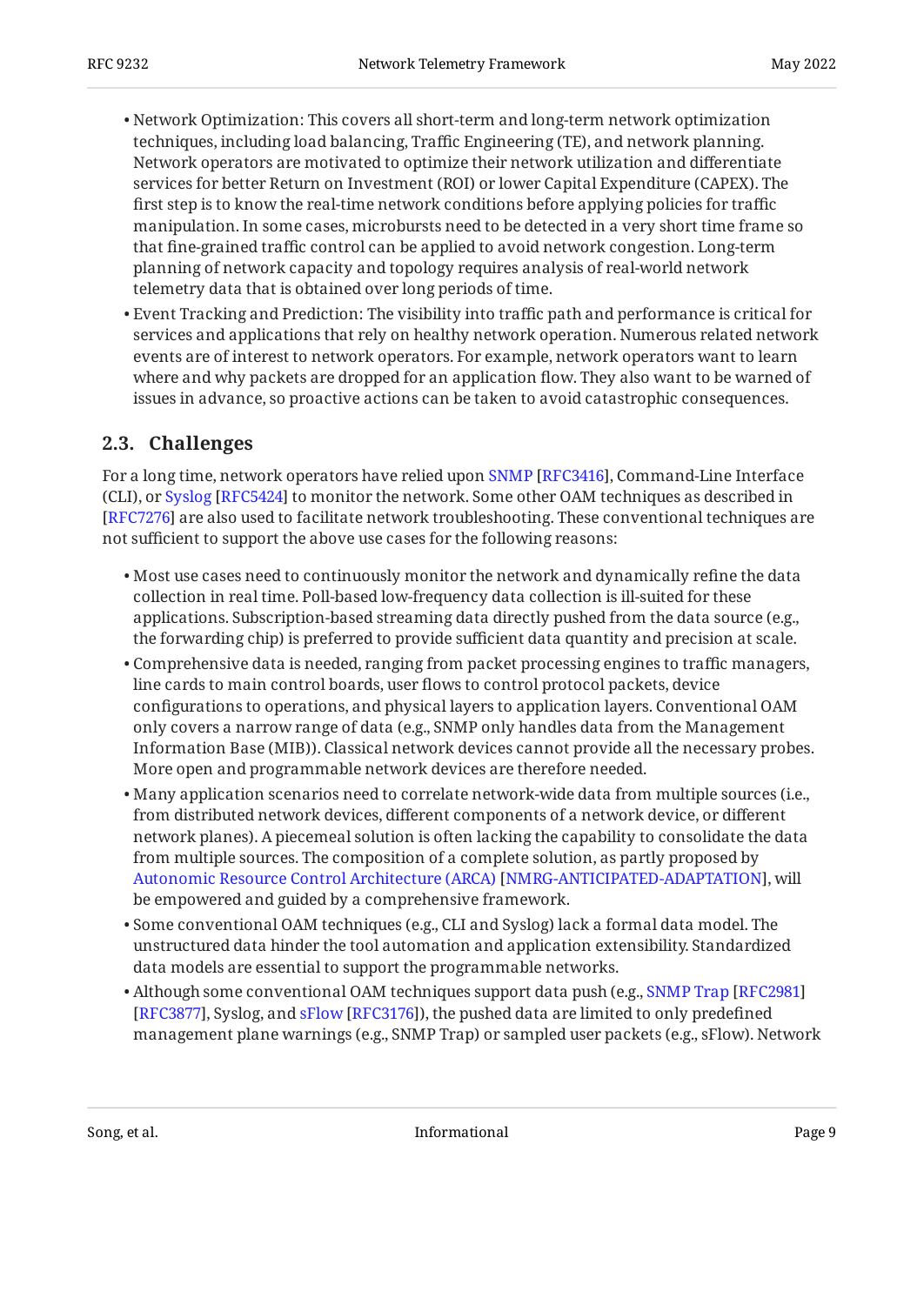operators require the data with arbitrary source, granularity, and precision, which is beyond the capability of the existing techniques.

Conventional passive measurement techniques can either consume excessive network • resources and produce excessive redundant data or lead to inaccurate results; on the other hand, conventional active measurement techniques can interfere with the user traffic, and their results are indirect. Techniques that can collect direct and on-demand data from user traffic are more favorable.

These challenges were addressed by newer standards and techniques (e.g., IPFIX/Netflow, Packet Sampling (PSAMP), IOAM, and YANG-Push), and more are emerging. These standards and techniques need to be recognized and accommodated in a new framework.

## <span id="page-9-0"></span>**[2.4. Network Telemetry](#page-9-0)**

Network telemetry has emerged as a mainstream technical term to refer to the network data collection and consumption techniques. Several network telemetry techniques and protocols (e.g.,IPFIX [RFC7011] and gRPC [grpc]) have been widely deployed. Network telemetry allows separate entities to acquire data from network devices so that data can be visualized and analyzed to support network monitoring and operation. Network telemetry covers the conventional network OAM and has a wider scope. For instance, it is expected that network telemetry can provide the necessary network insight for autonomous networks and address the shortcomings of conventional OAM techniques.

Network telemetry usually assumes machines as data consumers rather than human operators. Hence, network telemetry can directly trigger the automated network operation, while in contrast, some conventional OAM tools were designed and used to help human operators to monitor and diagnose the networks and guide manual network operations. Such a proposition leads to very different techniques.

Although new network telemetry techniques are emerging and subject to continuous evolution, several characteristics of network telemetry have been well accepted. Note that network telemetry is intended to be an umbrella term covering a wide spectrum of techniques, so the following characteristics are not expected to be held by every specific technique.

- $\bullet$  Push and Streaming: Instead of polling data from network devices, telemetry collectors subscribe to streaming data pushed from data sources in network devices.
- $\bullet$  Volume and Velocity: Telemetry data is intended to be consumed by machines rather than by human beings. Therefore, the data volume can be huge, and the processing is optimized for the needs of automation in real time.
- $\bullet$  Normalization and Unification: Telemetry aims to address the overall network automation needs. Efforts are made to normalize the data representation and unify the protocols, so as to simplify data analysis and provide integrated analysis across heterogeneous devices and data sources across a network.
- Model-Based: Telemetry data is modeled in advance, which allows applications to configure and consume data with ease.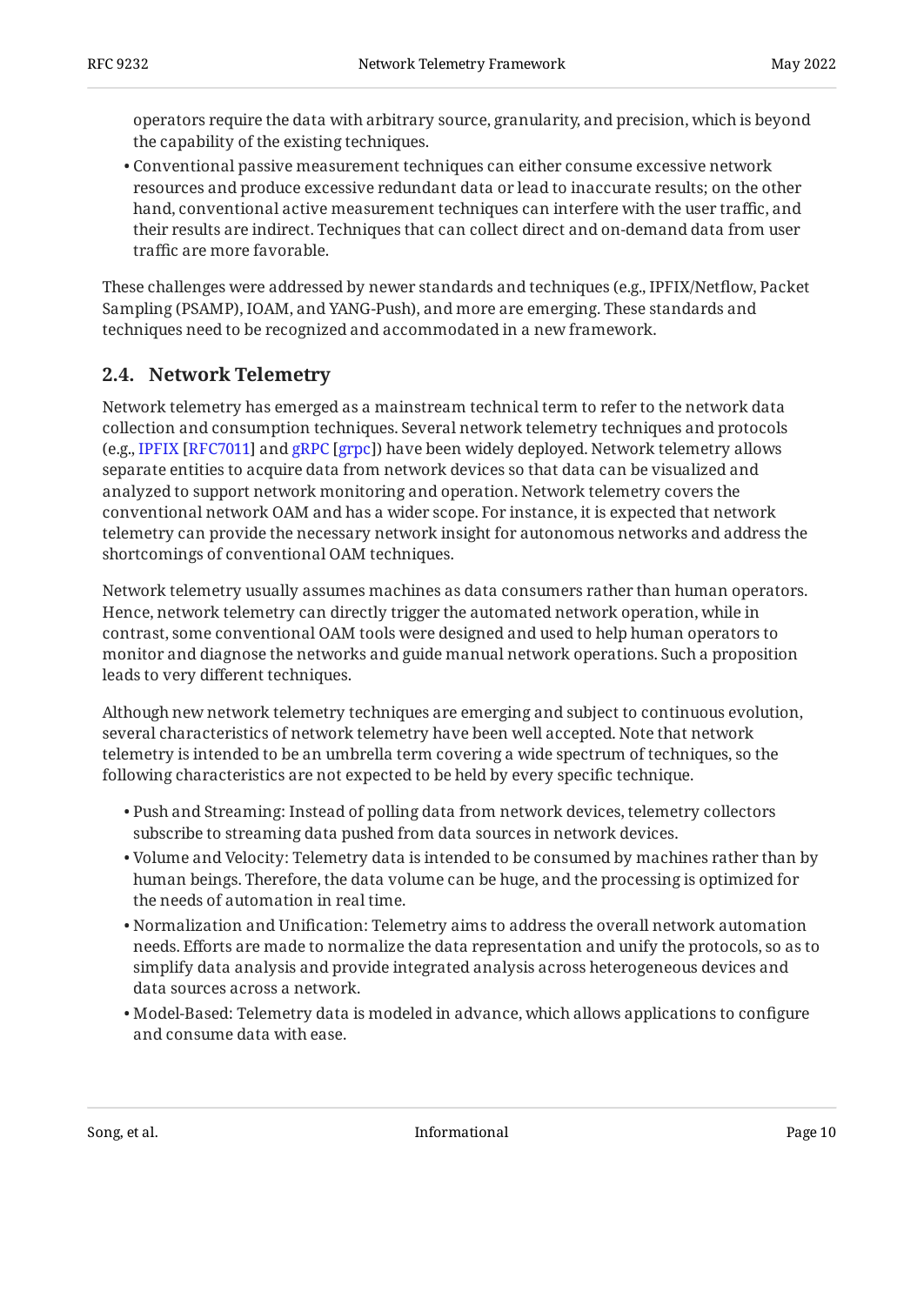- Data Fusion: The data for a single application can come from multiple data sources (e.g., cross-domain, cross-device, and cross-layer) that are based on a common name/ID and need to be correlated to take effect.
- $\bullet$  Dynamic and Interactive: Since the network telemetry means to be used in a closed control loop for network automation, it needs to run continuously and adapt to the dynamic and interactive queries from the network operation controller.

In addition, an ideal network telemetry solution may also have the following features or properties:

- $\bullet$  In-Network Customization: The data that is generated can be customized in network at runtime to cater to the specific need of applications. This needs the support of a programmable data plane, which allows probes with custom functions to be deployed at flexible locations.
- $\bullet$  In-Network Data Aggregation and Correlation: Network devices and aggregation points can work out which events and what data needs to be stored, reported, or discarded, thus reducing the load on the central collection and processing points while still ensuring that the right information is ready to be processed in a timely way.
- $\bullet$  In-Network Processing: Sometimes it is not necessary or feasible to gather all information to a central point to be processed and acted upon. It is possible for the data processing to be done in network, allowing reactive actions to be taken locally.
- Direct Data Plane Export: The data originated from data plane forwarding chips can be directly exported to the data consumer for efficiency, especially when the data bandwidth is large and real-time processing is required.
- $\bullet$  In-Band Data Collection: In addition to the passive and active data collection approaches, the new hybrid approach allows to directly collect data for any target flow on its entire forwarding path [[OPSAWG-IFIT-FRAMEWORK\]](#page-24-9).

It is worth noting that a network telemetry system should not be intrusive to normal network operations by avoiding the pitfall of the "observer effect". That is, it should not change the network behavior and affect the forwarding performance. Moreover, high-volume telemetry traffic may cause network congestion unless proper isolation or traffic engineering techniques are in place, or congestion control mechanisms ensure that telemetry traffic backs off if it exceeds the network capacity. [RFC8084] and [RFC8085] are relevant Best Current Practices (BCPs) in this space.

Although in many cases a system for network telemetry involves a remote data collecting and consuming entity, it is important to understand that there are no inherent assumptions about how a system should be architected. While a network architecture with a centralized controller (e.g., SDN) seems to be a natural fit for network telemetry, network telemetry can work in distributed fashions as well. For example, telemetry data producers and consumers can have a peer-to-peer relationship, in which a network node can be the direct consumer of telemetry data from other nodes.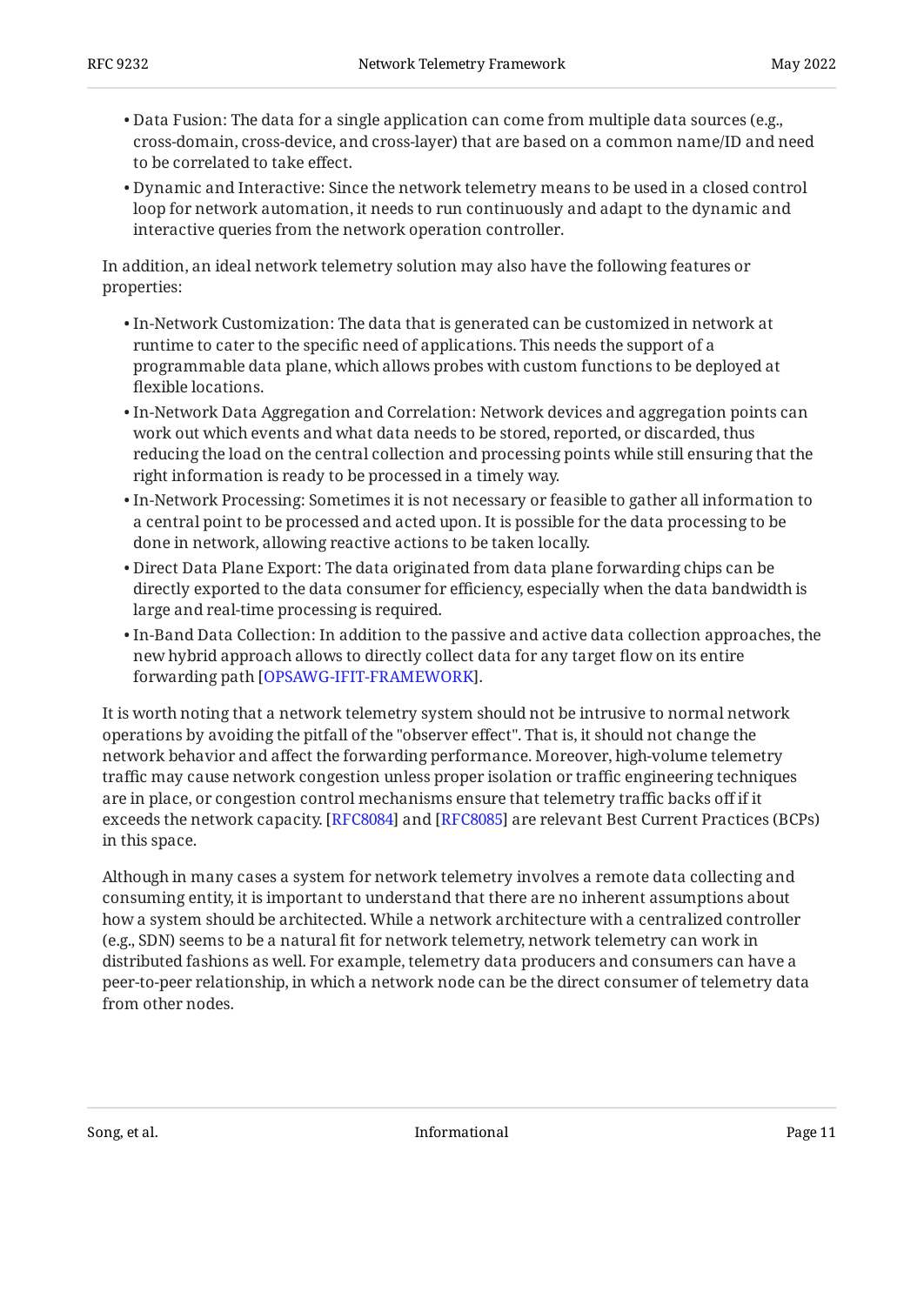## <span id="page-11-0"></span>**[2.5. The Necessity of a Network Telemetry Framework](#page-11-0)**

Network data analytics (e.g., machine learning) is applied for network operation automation, relying on abundant and coherent data from networks. Data acquisition that is limited to a single source and static in nature will in many cases not be sufficient to meet an application's telemetry data needs. As a result, multiple data sources, involving a variety of techniques and standards, will need to be integrated. It is desirable to have a framework that classifies and organizes different telemetry data sources and types, defines different components of a network telemetry system and their interactions, and helps coordinate and integrate multiple telemetry approaches across layers. This allows flexible combinations of data for different applications, while normalizing and simplifying interfaces. In detail, such a framework would benefit the development of network operation applications for the following reasons:

- Future networks, autonomous or otherwise, depend on holistic and comprehensive network visibility. Use cases and applications are better when supported uniformly and coherently using an integrated, converged mechanism and common telemetry data representations wherever feasible. Therefore, the protocols and mechanisms should be consolidated into a minimum yet comprehensive set. A telemetry framework can help to normalize the technique developments.
- $\bullet$  Network visibility presents multiple viewpoints. For example, the device viewpoint takes the network infrastructure as the monitoring object from which the network topology and device status can be acquired, and the traffic viewpoint takes the flows or packets as the monitoring object from which the traffic quality and path can be acquired. An application may need to switch its viewpoint during operation. It may also need to correlate a service and its impact on user experience (UE) to acquire the comprehensive information.
- $\bullet$  Applications require network telemetry to be elastic in order to make efficient use of network resources and reduce the impact of processing related to network telemetry on network performance. For example, routine network monitoring should cover the entire network with a low data sampling rate. Only when issues arise or critical trends emerge should telemetry data sources be modified and telemetry data rates be boosted as needed.
- $\bullet$  Efficient data aggregation is critical for applications to reduce the overall quantity of data and improve the accuracy of analysis.

A telemetry framework collects all the telemetry-related works from different sources and working groups within the IETF. This makes it possible to assemble a comprehensive network telemetry system and to avoid repetitious or redundant work. The framework should cover the concepts and components from the standardization perspective. This document describes the modules that make up a network telemetry framework and decomposes the telemetry system into a set of distinct components that existing and future work can easily map to.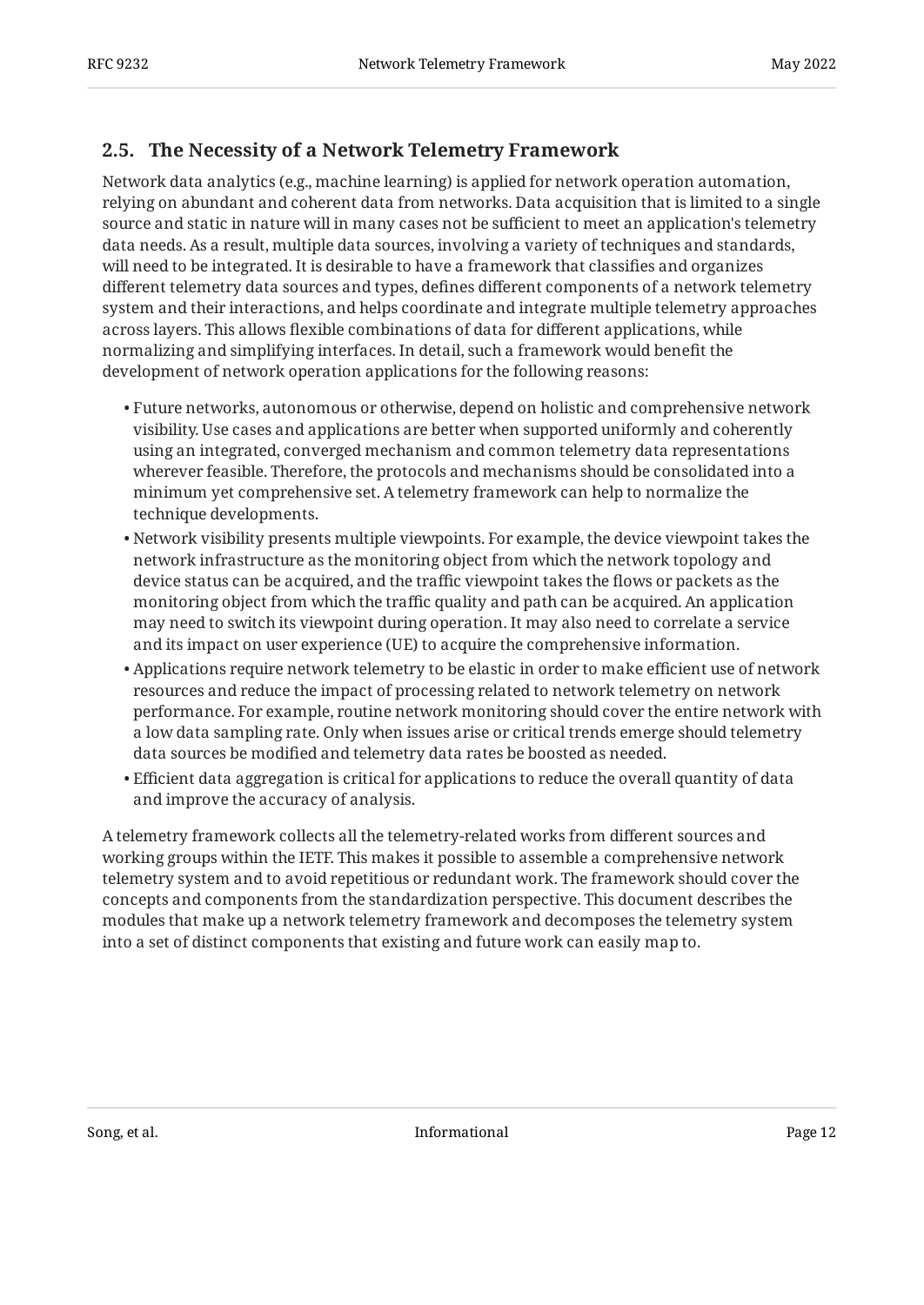## <span id="page-12-0"></span>**[3. Network Telemetry Framework](#page-12-0)**

The top-level network telemetry framework partitions the network telemetry into four modules based on the telemetry data object source and represents their relationship. Once the network operation applications acquire the data from these modules, they can apply data analytics and take actions. At the next level, the framework decomposes each module into separate components. Each of these modules follows the same underlying structure, with one component dedicated to the configuration of data subscriptions and data sources, a second component dedicated to encoding and exporting data, and a third component instrumenting the generation of telemetry related to the underlying resources. Throughout the framework, the same set of abstract data-acquiring mechanisms and data types ([Section 3.3](#page-19-0)) are applied. The two-level architecture with the uniform data abstraction helps accurately pinpoint a protocol or technique to its position in a network telemetry system or disaggregates a network telemetry system into manageable parts.

## <span id="page-12-1"></span>**[3.1. Top-Level Modules](#page-12-1)**

Telemetry can be applied on the forwarding plane, control plane, and management plane in a network, as well as on other sources out of the network, as shown in [Figure 1.](#page-12-2) Therefore, we categorize the network telemetry into four distinct modules (management plane, control plane, forwarding plane, and external data and event telemetry) with each having its own interface to network operation applications.

<span id="page-12-2"></span>

*[Figure 1: Modules in Layer Category of the Network Telemetry Framework](#page-12-2)*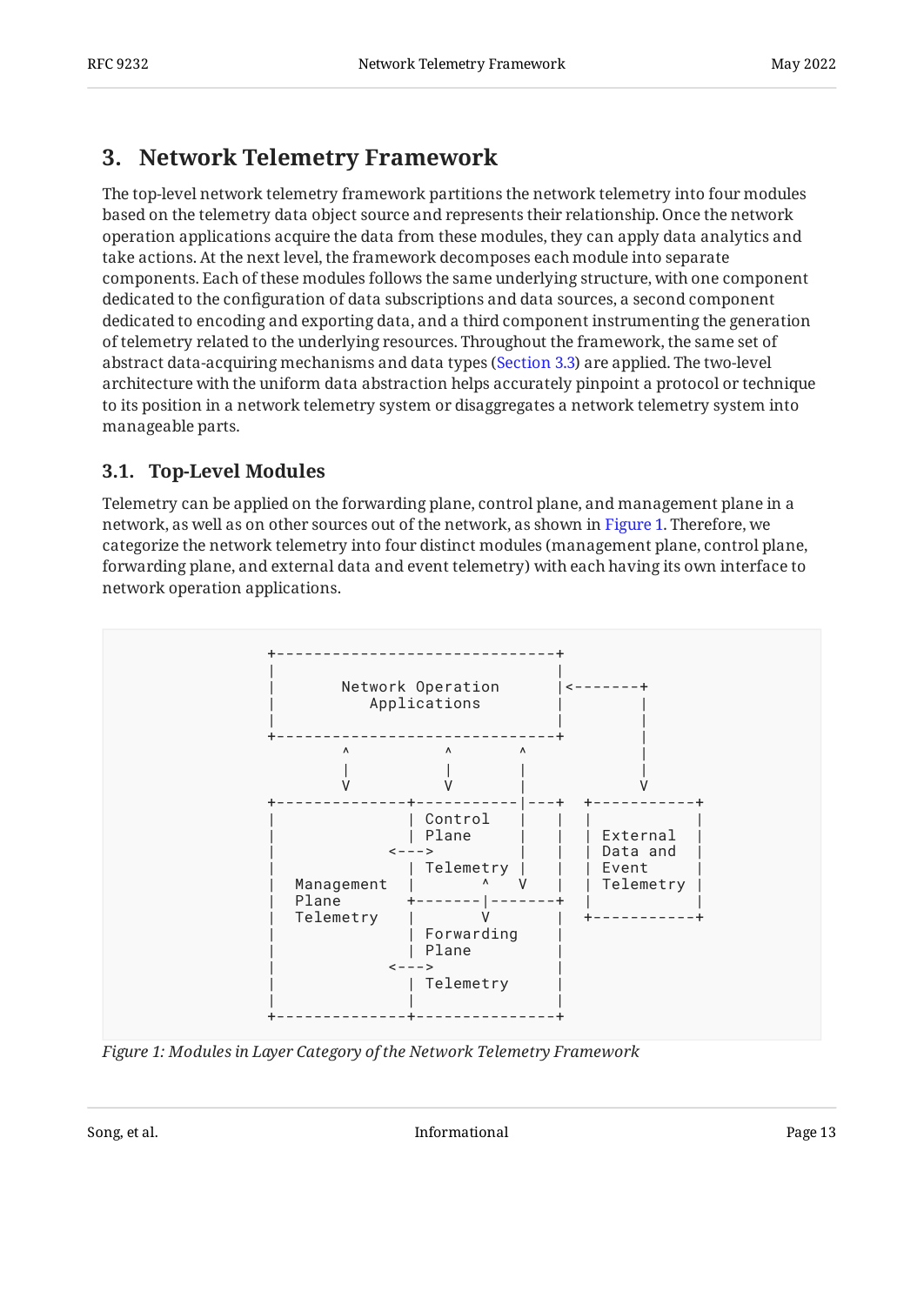The rationale of this partition lies in the different telemetry data objects that result in different data sources and export locations. Such differences have profound implications on in-network data programming and processing capability, data encoding and the transport protocol, and required data bandwidth and latency. Data can be sent directly or proxied via the control and management planes. There are advantages/disadvantages to both approaches.

Note that in some cases, the network controller itself may be the source of telemetry data that is unique to it or derived from the telemetry data collected from the network elements. Some of the principles and taxonomy specific to the control plane and management plane telemetry could also be applied to the controller when it is required to provide the telemetry data to network operation applications hosted outside. The scope of this document is focused on the network elements telemetry, and further details related to controllers are thus out of scope.

We summarize the major differences of the four modules in [Table 1](#page-14-0). They are compared from six angles:

- Data Object •
- Data Export Location •
- Data Model •
- Data Encoding •
- Telemetry Application Protocol •
- Data Transport Method •

<span id="page-13-0"></span>Data Object is the target and source of each module. Because the data source varies, the location where data is mostly conveniently exported also varies. For example, forwarding plane data mainly originates as data exported from the forwarding Application-Specific Integrated Circuits (ASICs), while control plane data mainly originates from the protocol daemons running on the control CPU(s). For convenience and efficiency, it is preferred to export the data off the device from locations near the source. Because the locations that can export data have different capabilities, different choices of data models, encoding, and transport methods are made to balance the performance and cost. For example, the forwarding chip has high throughput but limited capacity for processing complex data and maintaining state, while the main control CPU is capable of complex data and state processing but has limited bandwidth for high throughput data. As a result, the suitable telemetry protocol for each module can be different. Some representative techniques are shown in the corresponding table blocks to highlight the technical diversity of these modules. Note that the selected techniques just reflect the de facto state of the art and are by no means exhaustive (e.g., IPFIX can also be implemented over TCP and SCTP, but that is not recommended for the forwarding plane). The key point is that one cannot expect to use a universal protocol to cover all the network telemetry requirements.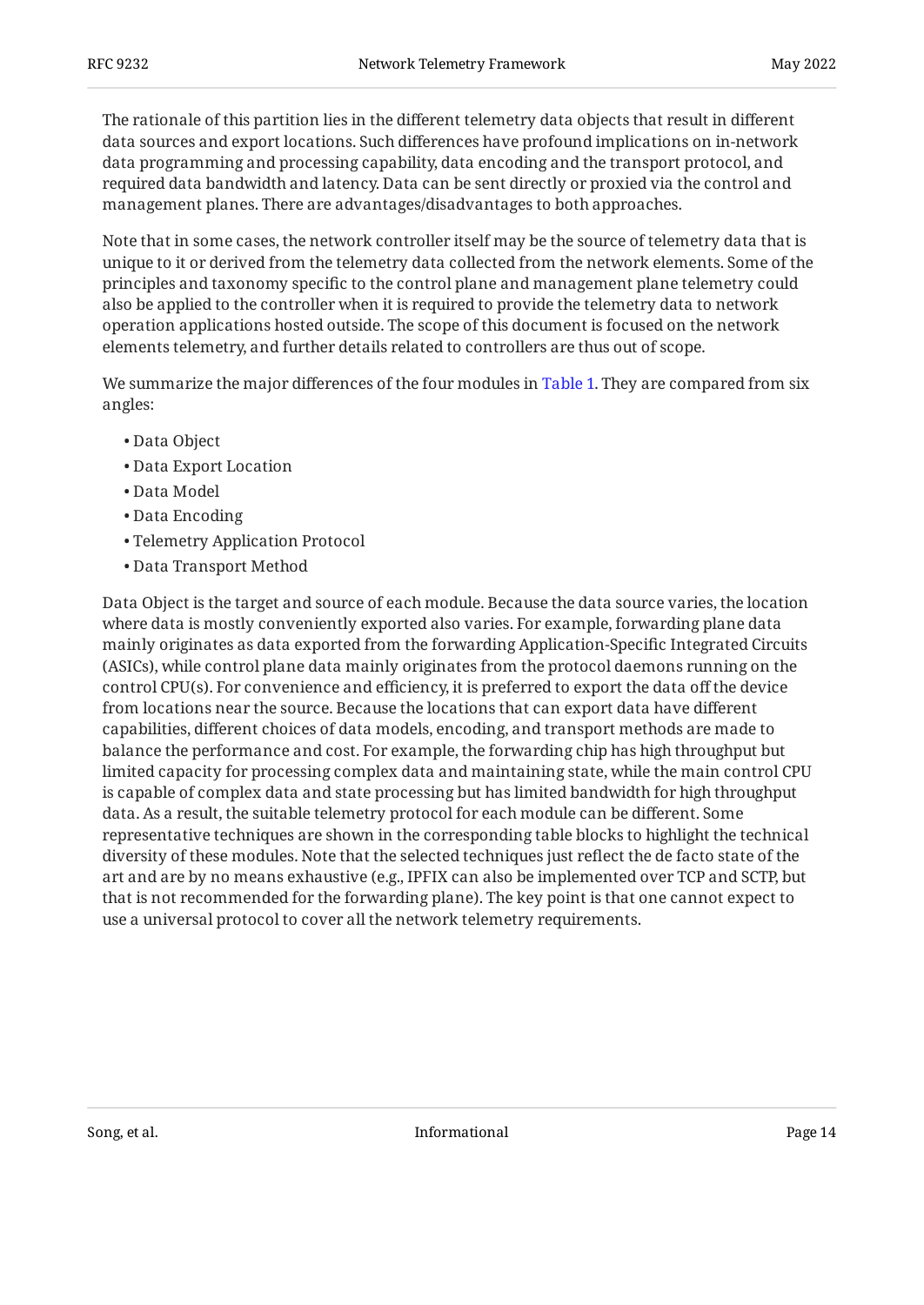<span id="page-14-0"></span>

| <b>Module</b>           | <b>Management</b><br><b>Plane</b>       | <b>Control Plane</b>                                           | <b>Forwarding Plane</b>                                                                                | <b>External Data</b>                      |
|-------------------------|-----------------------------------------|----------------------------------------------------------------|--------------------------------------------------------------------------------------------------------|-------------------------------------------|
| Object                  | configuration<br>and operation<br>state | control<br>protocol and<br>signaling, RIB                      | flow and packet<br>QoS, traffic stat.,<br>buffer and queue<br>stat., FIB, Access<br>Control List (ACL) | terminal, social,<br>and<br>environmental |
| Export<br>Location      | main control<br><b>CPU</b>              | main control<br>CPU, linecard<br>CPU, or<br>forwarding<br>chip | forwarding chip or<br>linecard CPU; main<br>control CPU<br>unlikely                                    | various                                   |
| Data Model              | YANG, MIB,<br>syslog                    | YANG, custom                                                   | YANG, custom                                                                                           | YANG, custom                              |
| Data<br>Encoding        | GPB, JSON, XML                          | GPB, JSON,<br>XML, plain text                                  | plain text                                                                                             | GPB, JSON, XML,<br>plain text             |
| Application<br>Protocol | gRPC, NETCONF,<br><b>RESTCONF</b>       | gRPC,<br>NETCONF,<br>IPFIX, traffic<br>mirroring               | IPFIX, traffic<br>mirroring, gRPC,<br><b>NETFLOW</b>                                                   | gRPC                                      |
| Data<br>Transport       | HTTP(S), TCP                            | HTTP(S), TCP,<br><b>UDP</b>                                    | <b>UDP</b>                                                                                             | HTTP(S), TCP,<br><b>UDP</b>               |

*[Table 1:](#page-14-0) [Comparison of Data Object Modules](#page-13-0)* 

Note that the interaction with the applications that consume network telemetry data can be indirect. Some in-device data transfer is possible. For example, in the management plane telemetry, the management plane will need to acquire data from the data plane. Some operational states can only be derived from data plane data sources such as the interface status and statistics. As another example, obtaining control plane telemetry data may require the ability to access the Forwarding Information Base (FIB) of the data plane.

On the other hand, an application may involve more than one plane and interact with multiple planes simultaneously. For example, an SLA compliance application may require both the data plane telemetry and the control plane telemetry.

The requirements and challenges for each module are summarized as follows (note that the requirements may pertain across all telemetry modules; however, we emphasize those that are most pronounced for a particular plane).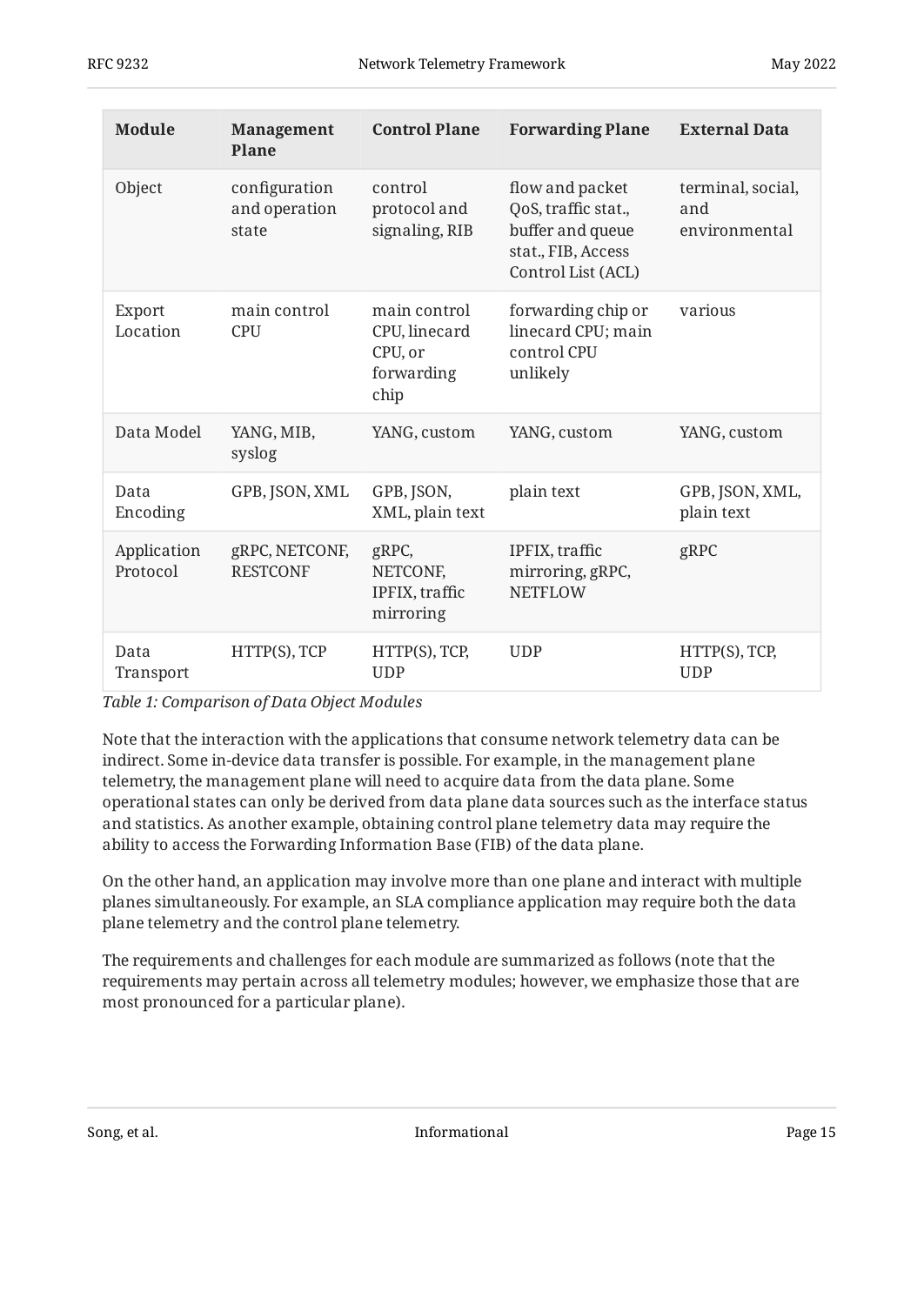#### <span id="page-15-0"></span>**[3.1.1. Management Plane Telemetry](#page-15-0)**

The management plane of network elements interacts with the Network Management System (NMS) and provides information such as performance data, network logging data, network warning and defects data, and network statistics and state data. The management plane includes many protocols, including the classical SNMP and syslog. Regardless the protocol, management plane telemetry must address the following requirements:

- $\bullet$  Convenient Data Subscription: An application should have the freedom to choose which data is exported (see [Section 3.3\)](#page-19-0) and the means and frequency of how that data is exported (e.g., on-change or periodic subscription).
- $\bullet$  Structured Data: For automatic network operation, machines will replace humans for network data comprehension. Data modeling languages, such as YANG, can efficiently describe structured data and normalize data encoding and transformation.
- $\bullet$  High-Speed Data Transport: In order to keep up with the velocity of information, a data source needs to be able to send large amounts of data at high frequency. Compact encoding formats or data compression schemes are needed to reduce the quantity of data and improve the data transport efficiency. The subscription mode, by replacing the query mode, reduces the interactions between clients and servers and helps to improve the data source's efficiency.
- $\bullet$  Network Congestion Avoidance: The application must protect the network from congestion with congestion control mechanisms or, at minimum, with circuit breakers. [\[RFC8084](#page-26-8)] and [[RFC8085\]](#page-26-9) provide some solutions in this space.

### <span id="page-15-1"></span>**[3.1.2. Control Plane Telemetry](#page-15-1)**

The control plane telemetry refers to the health condition monitoring of different network control protocols at all layers of the protocol stack. Keeping track of the operational status of these protocols is beneficial for detecting, localizing, and even predicting various network issues, as well as for network optimization, in real time and with fine granularity. Some particular challenges and issues faced by the control plane telemetry are as follows:

- $\bullet$  How to correlate the End-to-End (E2E) Key Performance Indicators (KPIs) to a specific layer's KPIs. For example, IPTV users may describe their UE by the video smoothness and definition. Then in case of an unusually poor UE KPI or a service disconnection, it is non-trivial to delimit and pinpoint the issue in the responsible protocol layer (e.g., the transport layer or the network layer), the responsible protocol (e.g., IS-IS or BGP at the network layer), and finally the responsible device(s) with specific reasons.
- Conventional OAM-based approaches for control plane KPI measurement, which include Ping(L3), Traceroute (L3), Y.1731 [y1731] (L2), and so on. One common issue behind these methods is that they only measure the KPIs instead of reflecting the actual running status of these protocols, making them less effective or efficient for control plane troubleshooting and network optimization.
- $\bullet$  How more research is needed for the BGP monitoring protocol (BMP). BMP is an example of the control plane telemetry; it is currently used for monitoring BGP routes and enables rich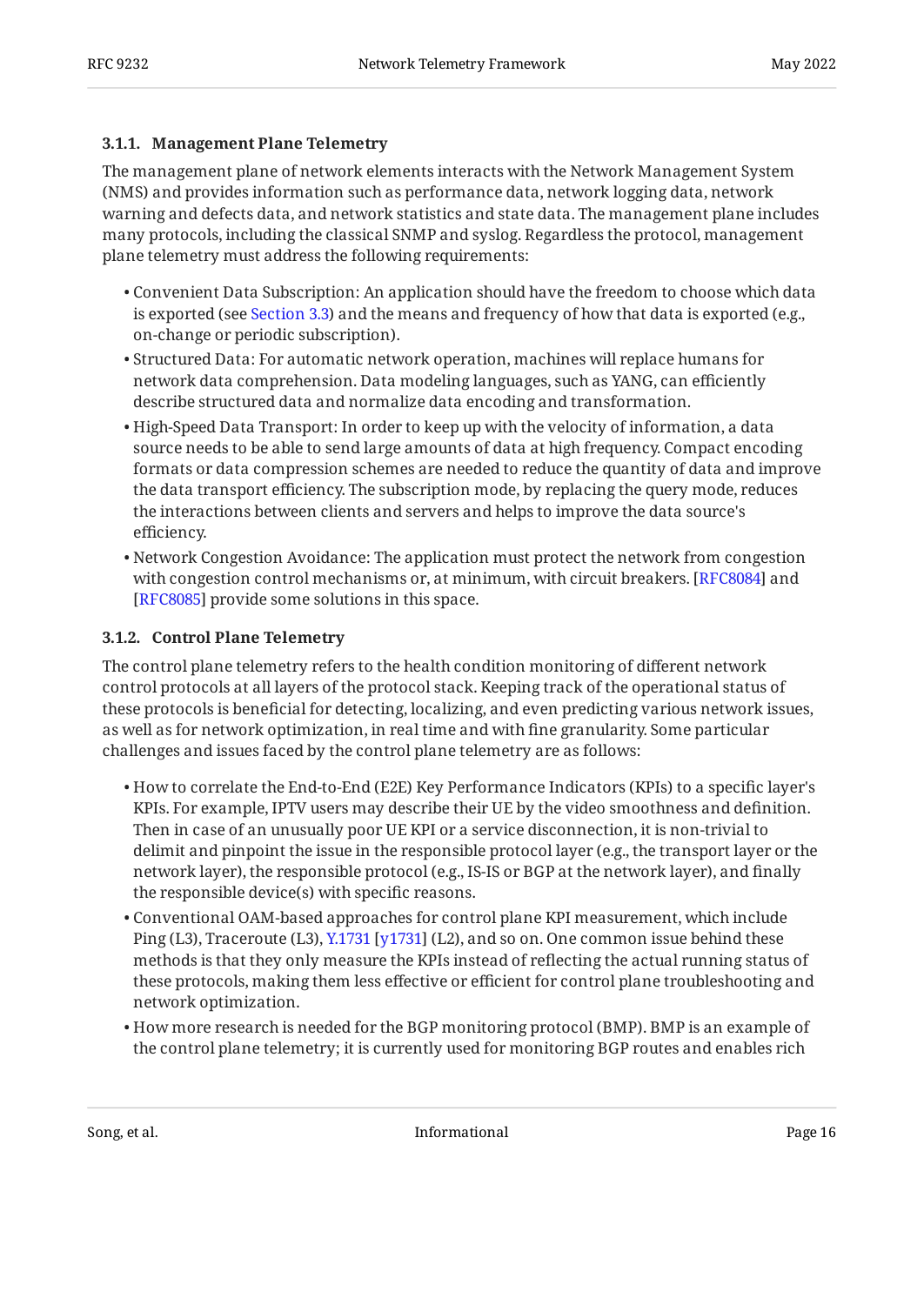applications, such as BGP peer analysis, Autonomous System (AS) analysis, prefix analysis, and security analysis. However, the monitoring of other layers, protocols, and the cross-layer, cross-protocol KPI correlations are still in their infancy (e.g., IGP monitoring is not as extensive as BMP), which requires further research.

Note that the requirement and solutions for network congestion avoidance are also applicable to the control plane telemetry.

### <span id="page-16-0"></span>**[3.1.3. Forwarding Plane Telemetry](#page-16-0)**

An effective forwarding plane telemetry system relies on the data that the network device can expose. The quality, quantity, and timeliness of data must meet some stringent requirements. This raises some challenges for the network data plane devices where the first-hand data originates.

- $\bullet$  A data plane device's main function is user traffic processing and forwarding. While supporting network visibility is important, the telemetry is just an auxiliary function, and it should strive to not impede normal traffic processing and forwarding (i.e., the forwarding behavior should not be altered, and the trade-off between forwarding performance and telemetry should be well-balanced).
- Network operation applications require end-to-end visibility across various sources, which can result in a huge volume of data. However, the sheer quantity of data must not exhaust the network bandwidth, regardless of the data delivery approach (i.e., whether through in-band or out-of-band channels).
- The data plane devices must provide timely data with the minimum possible delay. Long processing, transport, storage, and analysis delay can impact the effectiveness of the control loop and even render the data useless.
- The data should be structured, labeled, and easy for applications to parse and consume. At the same time, the data types needed by applications can vary significantly. The data plane devices need to provide enough flexibility and programmability to support the precise data provision for applications.
- The data plane telemetry should support incremental deployment and work even though some devices are unaware of the system.
- $\bullet$  The requirement and solutions for network congestion avoidance are also applicable to the forwarding plane telemetry.

Although not specific to the forwarding plane, these challenges are more difficult for the forwarding plane because of the limited resources and flexibility. Data plane programmability is essential to support network telemetry. Newer data plane forwarding chips are equipped with advanced telemetry features and provide flexibility to support customized telemetry functions.

Technique Taxonomy: This pertains to how one instruments the telemetry; there can be multiple possible dimensions to classify the forwarding plane telemetry techniques.

Active, Passive, and Hybrid: This dimension pertains to the end-to-end measurement. Active • and passive methods (as well as the hybrid types) are well documented in [\[RFC7799\]](#page-26-7). Passive methodsinclude TCPDUMP, IPFIX [RFC7011], sFlow, and traffic mirroring. These methods usually have low data coverage. The bandwidth cost is very high in order to improve the data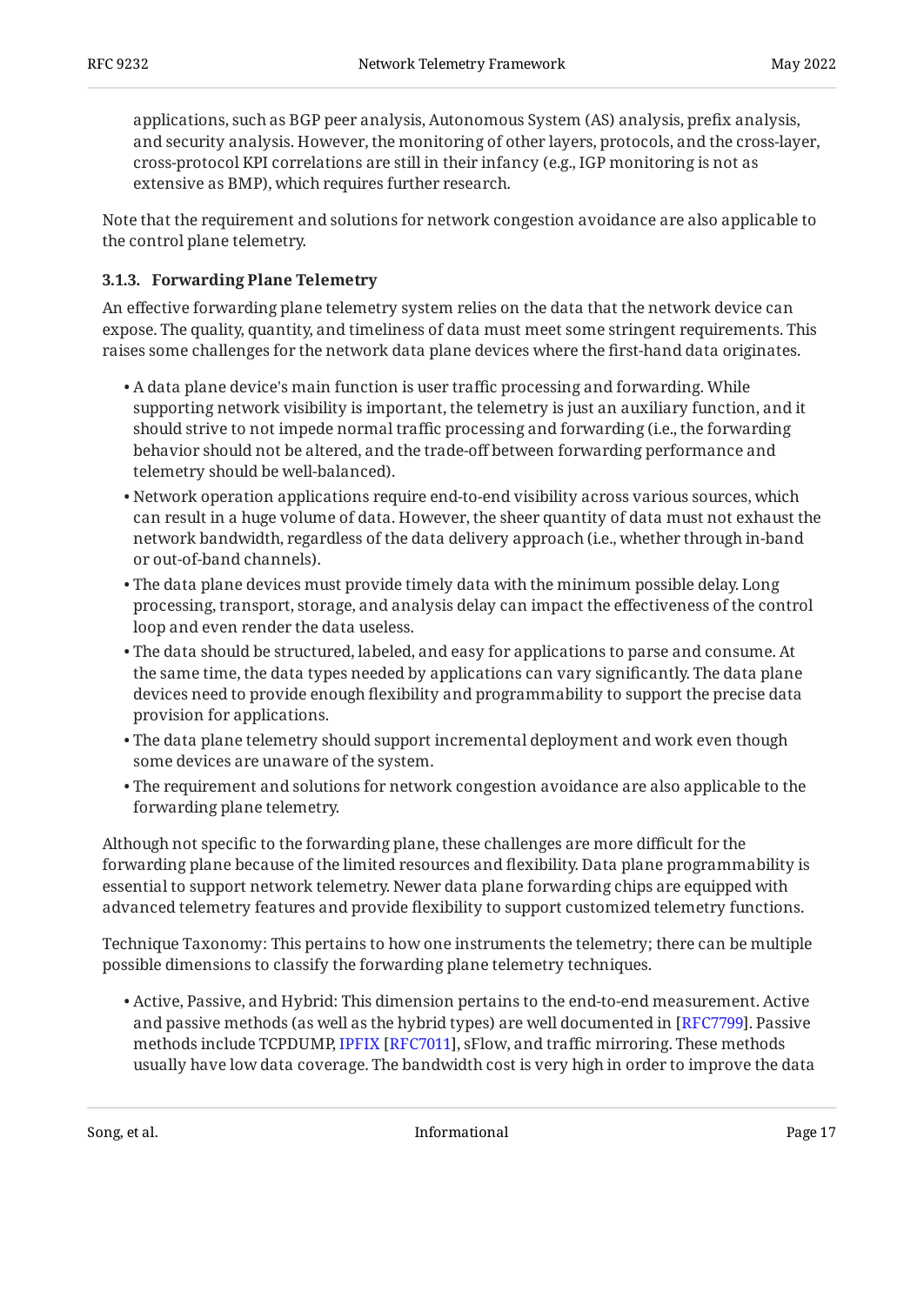coverage. On the other hand, active methods include Ping, the [One-Way Active Measurement](#page-25-8) [Protocol \(OWAMP\)](#page-25-8) [[RFC4656\]](#page-25-8), the [Two-Way Active Measurement Protocol \(TWAMP\)](#page-25-9) [RFC5357],the Simple Two-way Active Measurement Protocol (STAMP) [RFC8762], and [Cisco's](#page-25-10) [SLA Protocol](#page-25-10) [[RFC6812\]](#page-25-10). These methods are intrusive and only provide indirect network measurements.Hybrid methods, including IOAM [RFC9197], [Alternate Marking \(AM\)](#page-26-0) [RFC8321],and Multipoint Alternate Marking [RFC8889], provide a well-balanced and more flexible approach. However, these methods are also more complex to implement.

- In-Band and Out-of-Band: Telemetry data carried in user packets before being exported to a datacollector is considered in-band (e.g., IOAM [RFC9197]). Telemetry data that is directly exported to a data collector without modifying user packets is considered out-of-band (e.g., the postcard-based approach described in [Appendix A.3.5\)](#page-30-2). It is also possible to have hybrid methods, where only the telemetry instruction or partial data is carried by user packets (e.g., ). [AM](#page-26-0) [\[RFC8321](#page-26-0)]
- End-to-End and In-Network: End-to-end methods start from, and end at, the network end hosts (e.g., Ping). In-network methods work in networks and are transparent to end hosts. However, if needed, in-network methods can be easily extended into end hosts.
- Data Subject: Depending on the telemetry objective, the methods can be flow based (e.g., IOAM[[RFC9197\]](#page-27-3)), path based (e.g., Traceroute), and node based (e.g., IPFIX [RFC7011]). The various data objects can be packet, flow record, measurement, states, and signal.

#### <span id="page-17-0"></span>**[3.1.4. External Data Telemetry](#page-17-0)**

Events that occur outside the boundaries of the network system are another important source of network telemetry. Correlating both internal telemetry data and external events with the requirements of network systems, as presented in [NMRG-ANTICIPATED-ADAPTATION], provides a strategic and functional advantage to management operations.

As with other sources of telemetry information, the data and events must meet strict requirements, especially in terms of timeliness, which is essential to properly incorporate external event information into network management applications. The specific challenges are described as follows:

- The role of the external event detector can be played by multiple elements, including hardware (e.g., physical sensors, such as seismometers) and software (e.g., big data sources that can analyze streams of information, such as Twitter messages). Thus, the transmitted data must support different shapes but, at the same time, follow a common but extensible schema.
- $\bullet$  Since the main function of the external event detectors is to perform the notifications, their timeliness is assumed. However, once messages have been dispatched, they must be quickly collected and inserted into the control plane with variable priority, which is higher for important sources and events and lower for secondary ones.
- $\bullet$  The schema used by external detectors must be easily adopted by current and future devices and applications. Therefore, it must be easily mapped to current data models, such as in terms of YANG.
- $\bullet$  As the communication with external entities outside the boundary of a provider network may be realized over the Internet, the risk of congestion is even more relevant in this context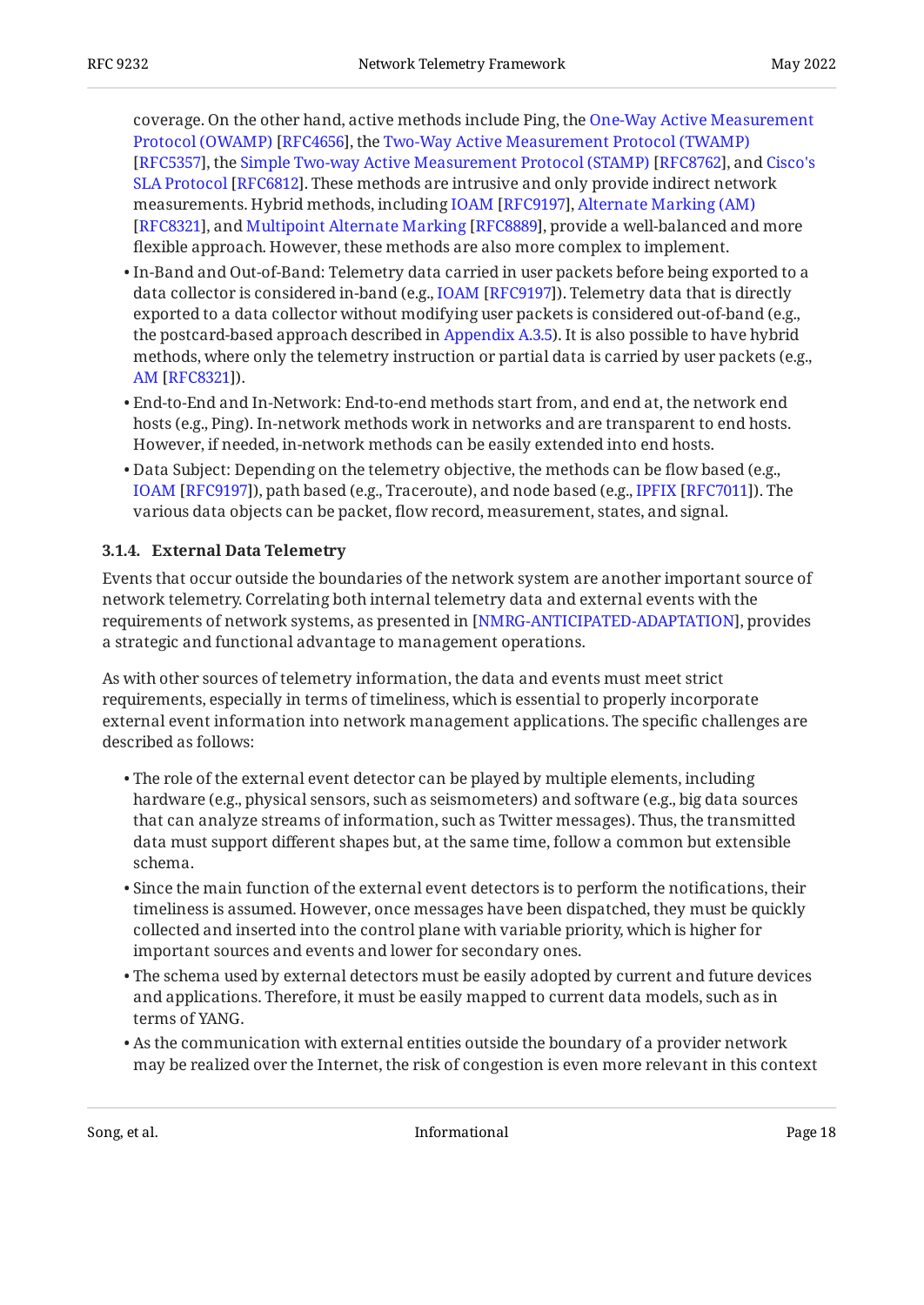and proper countermeasures must be taken. Solutions such as network transport circuit breakers are needed as well.

Organizing both internal and external telemetry information together will be key for the general exploitation of the management possibilities of current and future network systems, as reflected in the incorporation of cognitive capabilities to new hardware and software (virtual) elements.

### <span id="page-18-0"></span>**[3.2. Second-Level Function Components](#page-18-0)**

The telemetry module at each plane can be further partitioned into five distinct conceptual components:

- Data Query, Analysis, and Storage: This component works at the network operation application block in [Figure 1](#page-12-2). It is normally a part of the network management system at the receiver side. On one hand, it is responsible for issuing data requirements. The data of interest can be modeled data through configuration or custom data through programming. The data requirements can be queries for one-shot data or subscriptions for events or streaming data. On the other hand, it receives, stores, and processes the returned data from network devices. Data analysis can be interactive to initiate further data queries. This component can reside in either network devices or remote controllers. It can be centralized and distributed and involve one or more instances.
- Data Configuration and Subscription: This component manages data queries on devices. It determines the protocol and channel for applications to acquire desired data. This component is also responsible for configuring the desired data that might not be directly available from data sources. The subscription data can be described by models, templates, or programs.
- Data Encoding and Export: This component determines how telemetry data is delivered to the data analysis and storage component with access control. The data encoding and the transport protocol may vary due to the data export location.
- Data Generation and Processing: The requested data needs to be captured, filtered, processed, and formatted in network devices from raw data sources. This may involve in-network computing and processing on either the fast path or the slow path in network devices.
- <span id="page-18-1"></span>• Data Object and Source: This component determines the monitoring objects and original data sources provisioned in the device. A data source usually just provides raw data that needs further processing. Each data source can be considered a probe. Some data sources can be dynamically installed, while others will be more static.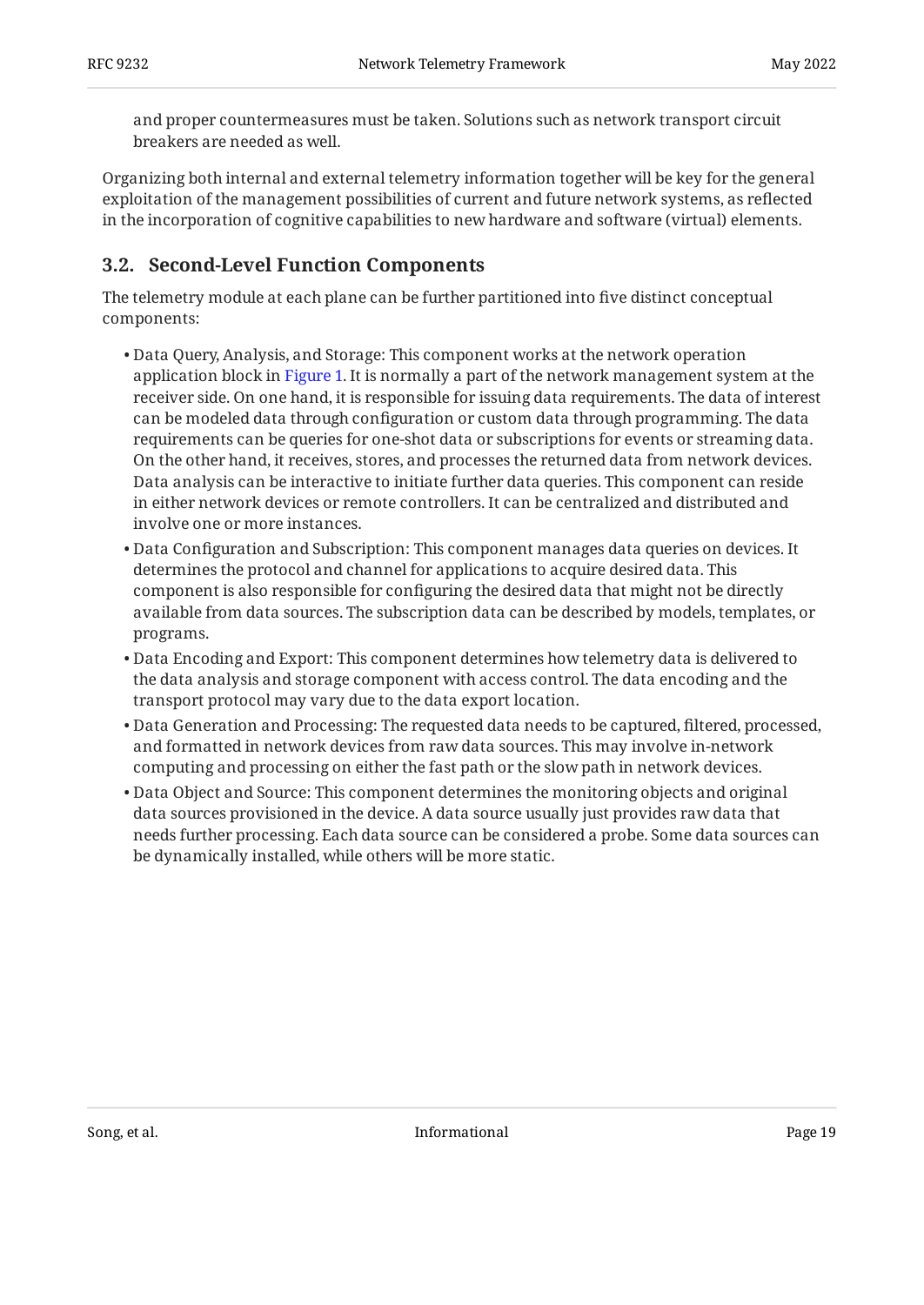<span id="page-19-1"></span>

<span id="page-19-0"></span>*[Figure 2:](#page-19-1) [Components in the Network Telemetry Framework](#page-18-1)* 

## **[3.3. Data Acquisition Mechanism and Type Abstraction](#page-19-0)**

Broadly speaking, network data can be acquired through subscription (push) and query (poll). A subscription is a contract between publisher and subscriber. After initial setup, the subscribed data is automatically delivered to registered subscribers until the subscription expires. There are two variations of subscription. The subscriptions can be predefined, or the subscribers are allowed to configure and tailor the published data to their specific needs.

In contrast, queries are used when a client expects immediate and one-off feedback from network devices. The queried data may be directly extracted from some specific data source or synthesized and processed from raw data. Queries work well for interactive network telemetry applications.

In general, data can be pulled (i.e., queried) whenever needed, but in many cases, pushing the data (i.e., subscription) is more efficient, and it can reduce the latency of a client detecting a change. From the data consumer point of view, there are four types of data from network devices that a telemetry data consumer can subscribe or query:

- $\bullet$  Simple Data: Data that are steadily available from some datastore or static probes in network devices.
- $\bullet$  Derived Data: Data that need to be synthesized or processed in the network from raw data from one or more network devices. The data processing function can be statically or dynamically loaded into network devices.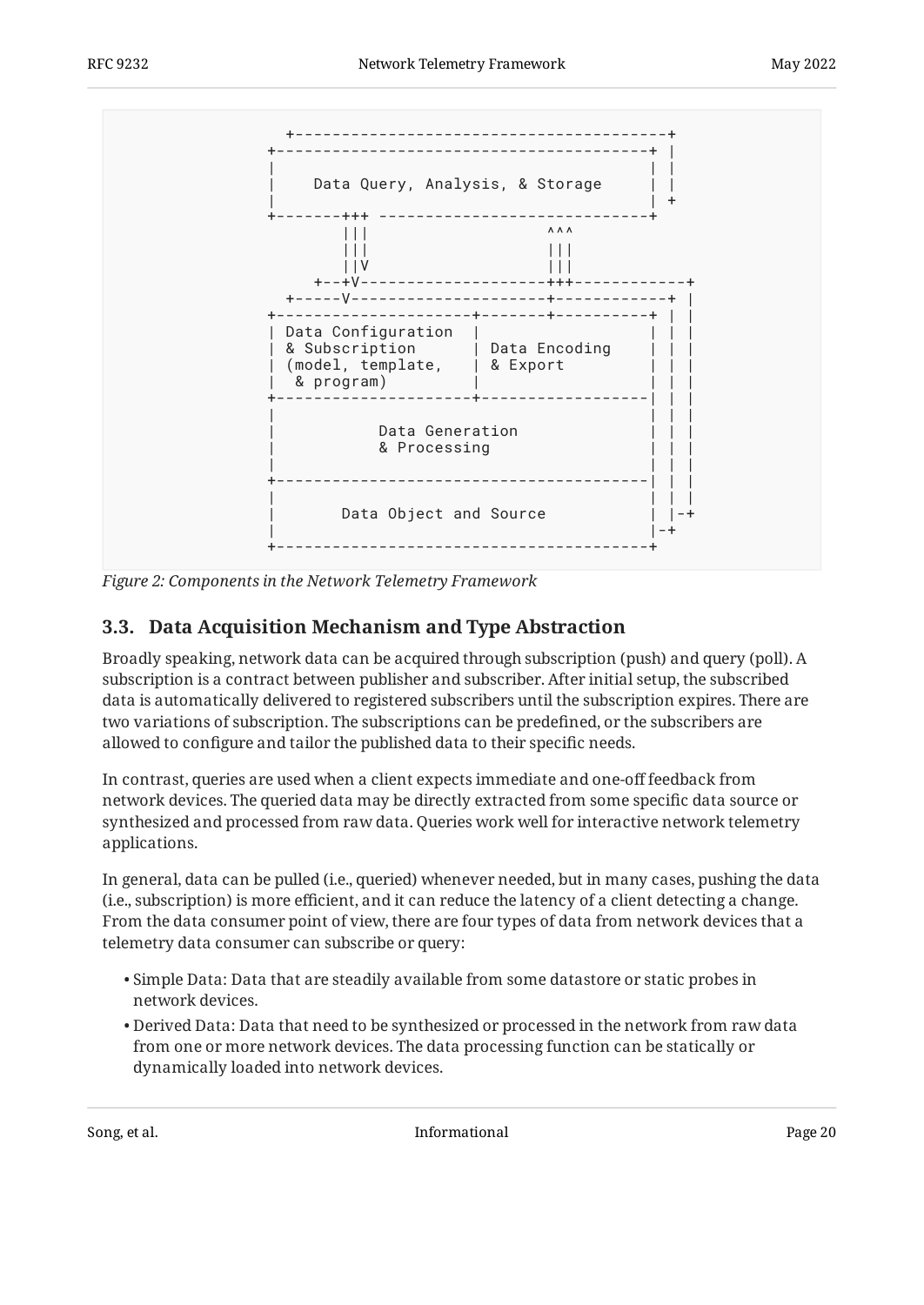- Event-triggered Data: Data that are conditionally acquired based on the occurrence of some events. An example of event-triggered data could be an interface changing operational state between up and down. Such data can be actively pushed through subscription or passively polled through query. There are many ways to model events, including using Finite State Machine(FSM) or Event Condition Action (ECA) [NETMOD-ECA-POLICY].
- $\bullet$  Streaming Data: Data that are continuously generated. It can be a time series or the dump of databases. For example, an interface packet counter is exported every second. The streaming data reflect real-time network states and metrics and require large bandwidth and processing power. The streaming data are always actively pushed to the subscribers.

The above telemetry data types are not mutually exclusive. Rather, they are often composite. Derived data is composed of simple data; event-triggered data can be simple or derived; and streaming data can be based on some recurring event. The relationships of these data types are illustrated in [Figure 3.](#page-20-1)

<span id="page-20-1"></span>

*[Figure 3: Data Type Relationship](#page-20-1)* 

Subscription usually deals with event-triggered data and streaming data, and query usually deals with simple data and derived data. But the other ways are also possible. Advanced network telemetry techniques are designed mainly for event-triggered or streaming data subscription and derived data query.

## <span id="page-20-0"></span>**[3.4. Mapping Existing Mechanisms into the Framework](#page-20-0)**

The following table shows how the existing mechanisms (mainly published in IETF and with the emphasis on the latest new technologies) are positioned in the framework. Given the vast body of existing work, we cannot provide an exhaustive list, so the mechanisms in the tables should be considered as just examples. Also, some comprehensive protocols and techniques may cover multiple aspects or modules of the framework, so a name in a block only emphasizes one particular characteristic of it. More details about some listed mechanisms can be found in Appendix A.

<span id="page-20-2"></span>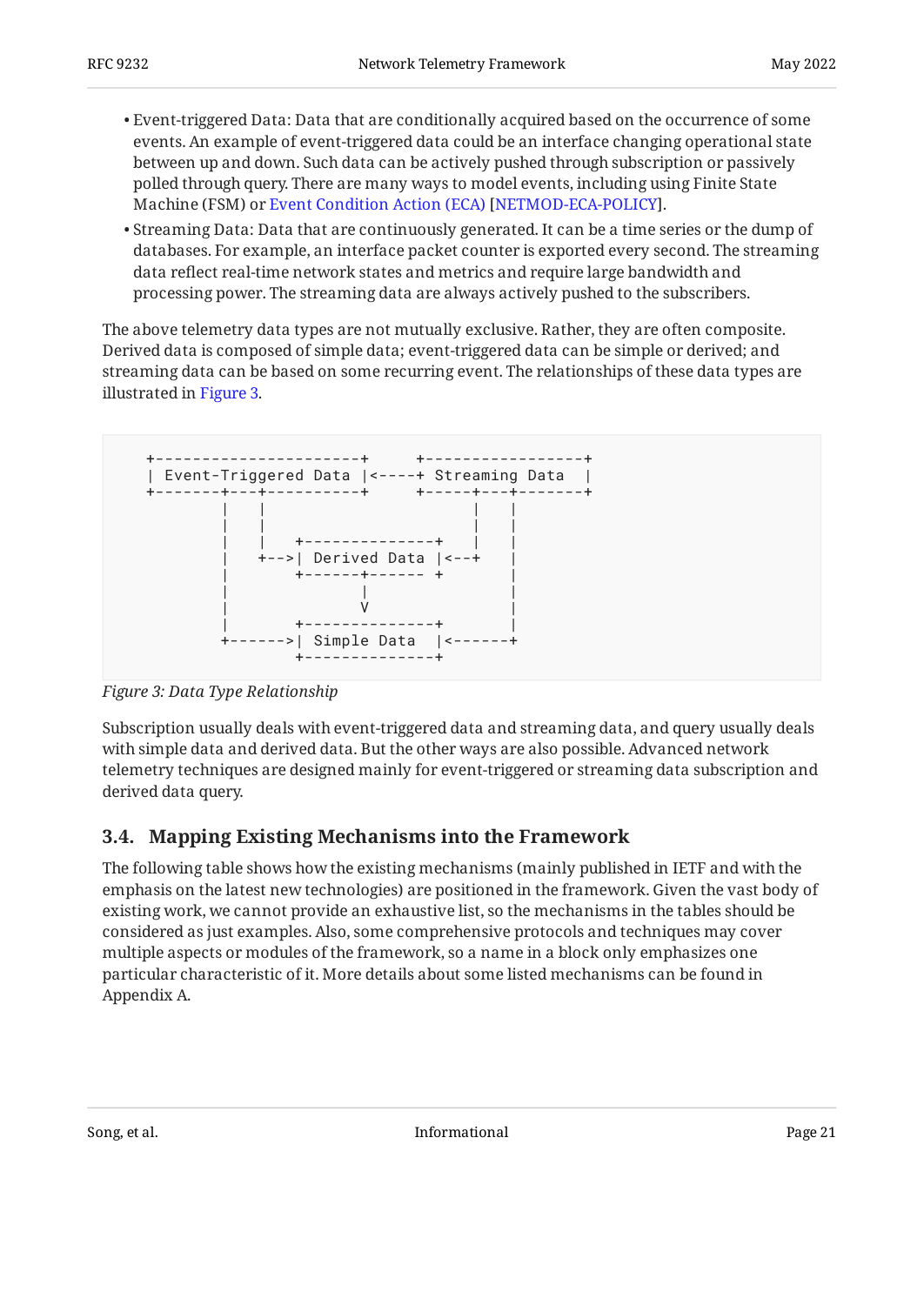<span id="page-21-1"></span>

|                                     | <b>Management Plane</b>                         | <b>Control Plane</b>                      | <b>Forwarding Plane</b>             |
|-------------------------------------|-------------------------------------------------|-------------------------------------------|-------------------------------------|
| data configuration<br>and subscribe | gNMI, NETCONF,<br>RESTCONF, SNMP, YANG-<br>Push | gNMI, NETCONF,<br>RESTCONF, YANG-<br>Push | NETCONF,<br>RESTCONF, YANG-<br>Push |
| data generation<br>and process      | MIB, YANG                                       | YANG                                      | IOAM, PSAMP, PBT,<br>AM             |
| data encoding and<br>export         | gRPC, HTTP, TCP                                 | <b>BMP, TCP</b>                           | IPFIX, UDP                          |

*[Table 2:](#page-21-1) [Existing Work Mapping](#page-20-2)* 

Although the framework is generally suitable for any network environments, the multi-domain telemetry has some unique challenges that deserve further architectural consideration, which is out of the scope of this document.

# <span id="page-21-0"></span>**[4. Evolution of Network Telemetry Applications](#page-21-0)**

Network telemetry is an evolving technical area. As the network moves towards the automated operation, network telemetry applications undergo several stages of evolution, which add a new layer of requirements to the underlying network telemetry techniques. Each stage is built upon the techniques adopted by the previous stages plus some new requirements.

- Stage 0 Static Telemetry: The telemetry data source and type are determined at design time. The network operator can only configure how to use it with limited flexibility.
- Stage 1 Dynamic Telemetry: The custom telemetry data can be dynamically programmed or configured at runtime without interrupting the network operation, allowing a trade-off among resource, performance, flexibility, and coverage.
- Stage 2 Interactive Telemetry: The network operator can continuously customize and fine tune the telemetry data in real time to reflect the network operation's visibility requirements. Compared with Stage 1, the changes are frequent based on the real-time feedback. At this stage, some tasks can be automated, but human operators still need to sit in the middle to make decisions.
- Stage 3 Closed-Loop Telemetry: The telemetry is free from the interference of human operators, except for generating the reports. The intelligent network operation engine automatically issues the telemetry data requests, analyzes the data, and updates the network operations in closed control loops.

Existing technologies are ready for Stages 0 and 1. Individual applications for Stages 2 and 3 are also possible now. However, the future autonomic networks may need a comprehensive operation management system that works at Stages 2 and 3 to cover all the network operation tasks. A well-defined network telemetry framework is the first step towards this direction.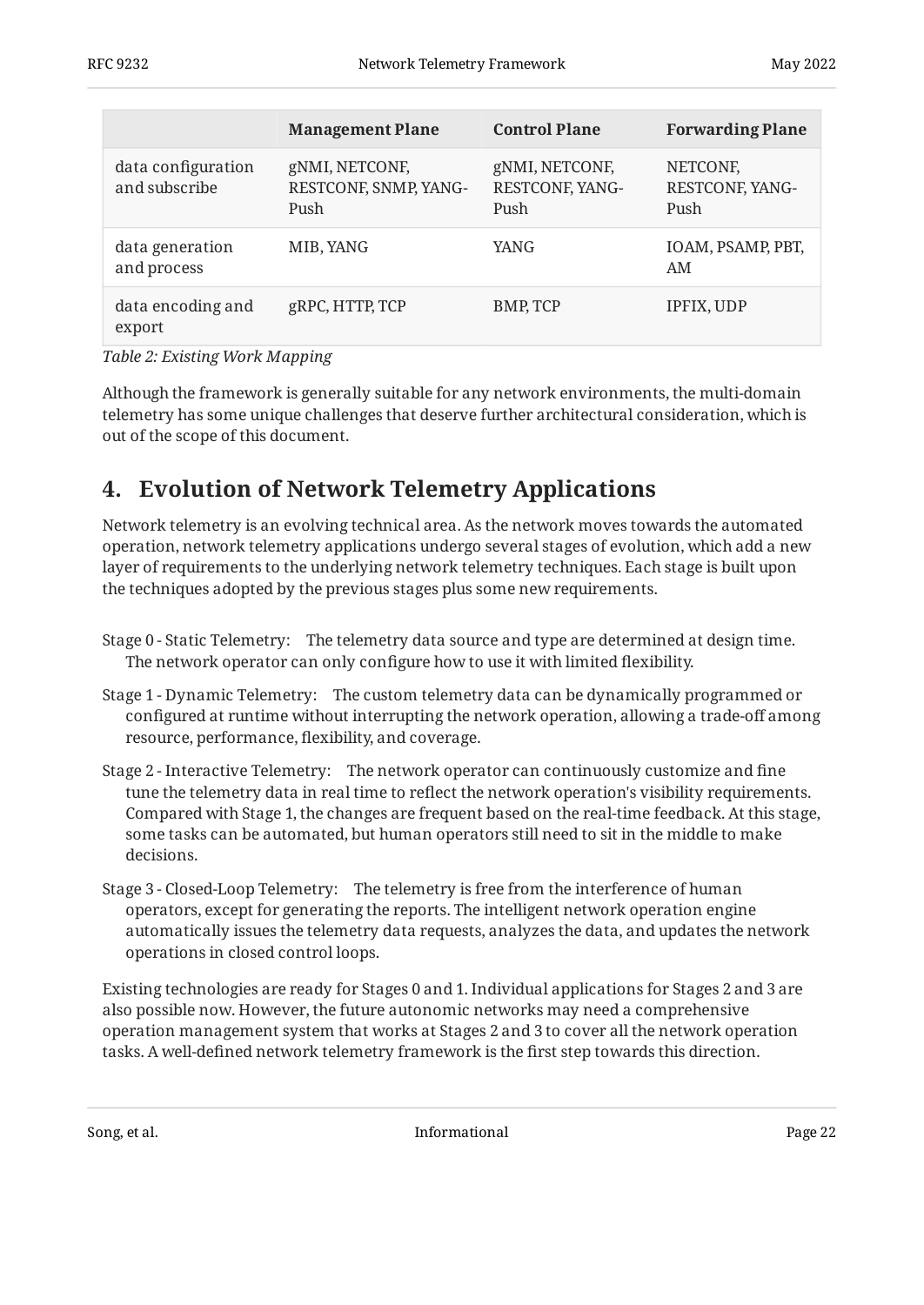## <span id="page-22-0"></span>**[5. Security Considerations](#page-22-0)**

The complexity of network telemetry raises significant security implications. For example, telemetry data can be manipulated to exhaust various network resources at each plane as well as the data consumer; falsified or tampered data can mislead the decision-making process and paralyze networks; and wrong configuration and programming for telemetry is equally harmful. The telemetry data is highly sensitive, which exposes a lot of information about the network and its configuration. Some of that information can make designing attacks against the network much easier (e.g., exact details of what software and patches have been installed) and allows an attacker to determine whether a device may be subject to unprotected security vulnerabilities.

Given that this document has proposed a framework for network telemetry and the telemetry mechanisms discussed are more extensive (in both message frequency and traffic amount) than the conventional network OAM concepts, we must also anticipate that new security considerations that may also arise. A number of techniques already exist for securing the forwarding plane, control plane, and management plane in a network, but it is important to consider if any new threat vectors are now being enabled via the use of network telemetry procedures and mechanisms.

This document proposes a conceptual architectural for collecting, transporting, and analyzing a wide variety of data sources in support of network applications. The protocols, data formats, and configurations chosen to implement this framework will dictate the specific security considerations. These considerations may include:

- Telemetry framework trust and policy models; •
- $\bullet$  Role management and access control for enabling and disabling telemetry capabilities;
- Protocol transport used for telemetry data and its inherent security capabilities; •
- Telemetry data stores, storage encryption, methods of access, and retention practices; •
- Tracking telemetry events and any abnormalities that might identify malicious attacks using telemetry interfaces.
- Authentication and integrity protection of telemetry data to make data more trustworthy; and
- $\bullet$  Segregating the telemetry data traffic from the data traffic carried over the network (e.g., historically management access and management data may be carried via an independent management network).

Some security considerations highlighted above may be minimized or negated with policy management of network telemetry. In a network telemetry deployment, it would be advantageous to separate telemetry capabilities into different classes of policies, i.e., Role-Based Access Control and Event-Condition-Action policies. Also, potential conflicts between network telemetry mechanisms must be detected accurately and resolved quickly to avoid unnecessary network telemetry traffic propagation escalating into an unintended or intended denial-ofservice attack.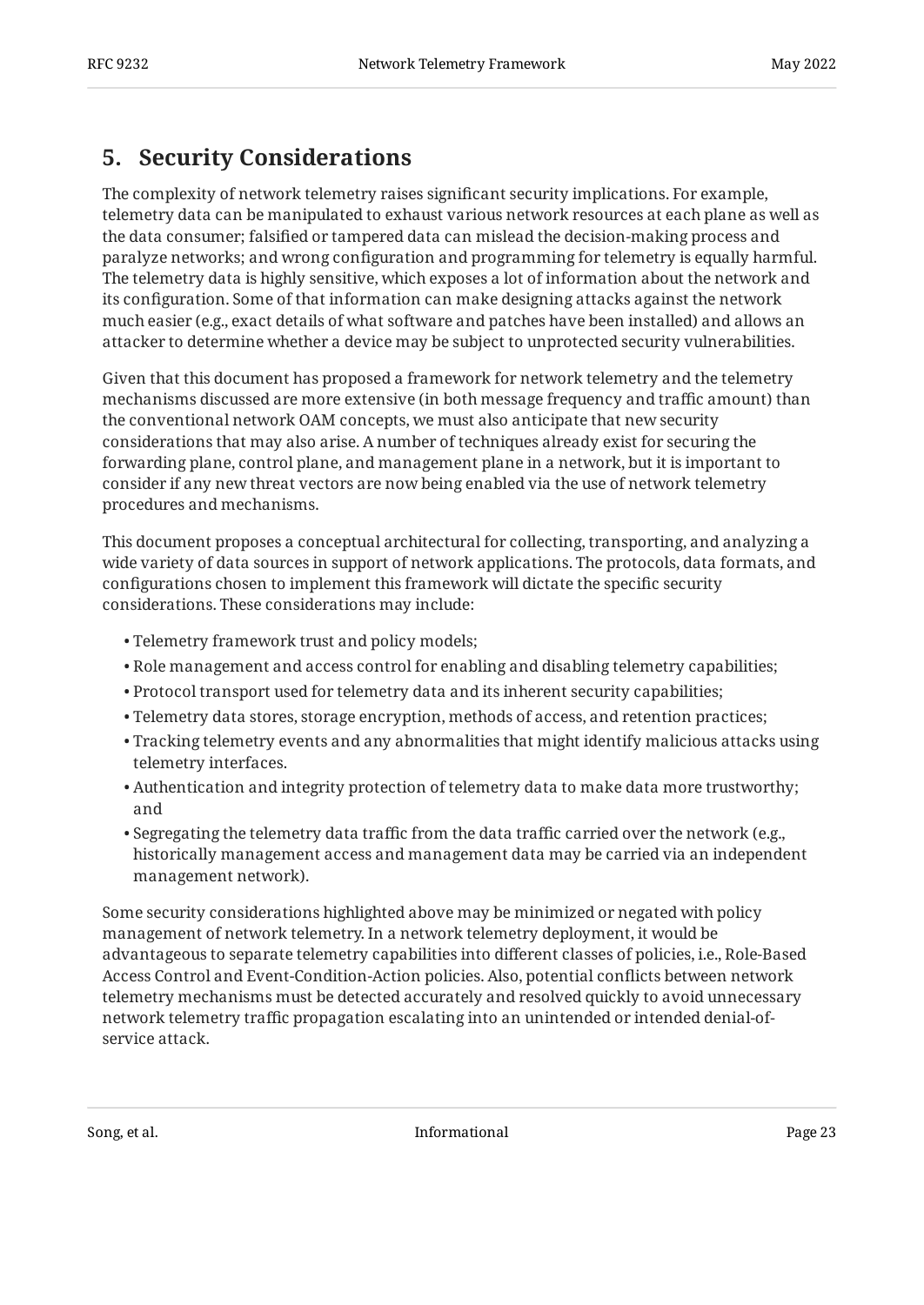Further study of the security issues will be required, and it is expected that the security mechanisms and protocols are developed and deployed along with a network telemetry system.

## <span id="page-23-0"></span>**[6. IANA Considerations](#page-23-0)**

<span id="page-23-1"></span>This document has no IANA actions.

## <span id="page-23-2"></span>**[7. Informative References](#page-23-1)**

- **[gnmi]** Shakir, R., Shaikh, A., Borman, P., Hines, M., Lebsack, C., and C. Marrow, "gRPC Network Management Interface", IETF 98, March 2017, [<https://](https://datatracker.ietf.org/meeting/98/materials/slides-98-rtgwg-gnmi-intro-draft-openconfig-rtgwg-gnmi-spec-00) . openconfi[g-rtgwg-gnmi-spec-00](https://datatracker.ietf.org/meeting/98/materials/slides-98-rtgwg-gnmi-intro-draft-openconfig-rtgwg-gnmi-spec-00)> [datatracker.ietf.org/meeting/98/materials/slides-98-rtgwg-gnmi-intro-draft-](https://datatracker.ietf.org/meeting/98/materials/slides-98-rtgwg-gnmi-intro-draft-openconfig-rtgwg-gnmi-spec-00)
- <span id="page-23-3"></span>**[gpb]** Google Developers, "Protocol Buffers", <[https://developers.google.com/protocol-](https://developers.google.com/protocol-buffers). buff[ers>](https://developers.google.com/protocol-buffers)
- **[grpc]** gRPC, "gPPC: A high performance, open source universal RPC framework", . [<https://grpc.io](https://grpc.io)>
- <span id="page-23-5"></span><span id="page-23-4"></span>**[IPPM-IOAM-DIRECT-EXPORT]** Song, H., Gafni, B., Zhou, T., Li, Z., Brockners, F., Bhandari, S., Ed., Sivakolundu, R., and T. Mizrahi, Ed., "In-situ OAM Direct Exporting", Work in Progress, Internet-Draft, draft-ietf-ippm-ioam-direct-export-07, 13 October 2021, . [<https://datatracker.ietf.org/doc/html/draft-ietf-ippm-ioam-direct-export-07>](https://datatracker.ietf.org/doc/html/draft-ietf-ippm-ioam-direct-export-07)

### <span id="page-23-9"></span>**[IPPM-POSTCARD-BASED-TELEMETRY]**

Song, H., Mirsky, G., Filsfils, C., Abdelsalam, A., Zhou, T., Li, Z., Mishra, G., Shin, J., and K. Lee, "In-Situ OAM Marking-based Direct Export", Work in Progress, Internet-Draft, draft-song-ippm-postcard-based-telemetry-12, 12 May 2022, . [telemetry-12>](https://datatracker.ietf.org/doc/html/draft-song-ippm-postcard-based-telemetry-12) [<https://datatracker.ietf.org/doc/html/draft-song-ippm-postcard-based-](https://datatracker.ietf.org/doc/html/draft-song-ippm-postcard-based-telemetry-12)

- <span id="page-23-7"></span>**[NETCONF-DISTRIB-NOTIF]** Zhou, T., Zheng, G., Voit, E., Graf, T., and P. Francois, "Subscription to Distributed Notifications", Work in Progress, Internet-Draft, draft-ietf-netconfdistributed-notif-03, 10 January 2022, <[https://datatracker.ietf.org/doc/html/draft-](https://datatracker.ietf.org/doc/html/draft-ietf-netconf-distributed-notif-03). [ietf-netconf-distributed-notif-03>](https://datatracker.ietf.org/doc/html/draft-ietf-netconf-distributed-notif-03)
- <span id="page-23-8"></span>**[NETCONF-UDP-NOTIF]** Zheng, G., Zhou, T., Graf, T., Francois, P., Feng, A. H., and P. Lucente, "UDP-based Transport for Configured Subscriptions", Work in Progress, Internet-Draft, draft-ietf-netconf-udp-notif-05, 4 March 2022, [<https://datatracker.ietf.org/](https://datatracker.ietf.org/doc/html/draft-ietf-netconf-udp-notif-05) . [doc/html/draft-ietf-netconf-udp-notif-05>](https://datatracker.ietf.org/doc/html/draft-ietf-netconf-udp-notif-05)
- <span id="page-23-6"></span>**[NETMOD-ECA-POLICY]** Wu, Q., Bryskin, I., Birkholz, H., Liu, X., and B. Claise, "A YANG Data model for ECA Policy Management", Work in Progress, Internet-Draft, draft-ietf-netmod-eca-policy-01, 19 February 2021, [<https://datatracker.ietf.org/doc/html/](https://datatracker.ietf.org/doc/html/draft-ietf-netmod-eca-policy-01) . [draft-ietf-netmod-eca-policy-01](https://datatracker.ietf.org/doc/html/draft-ietf-netmod-eca-policy-01)>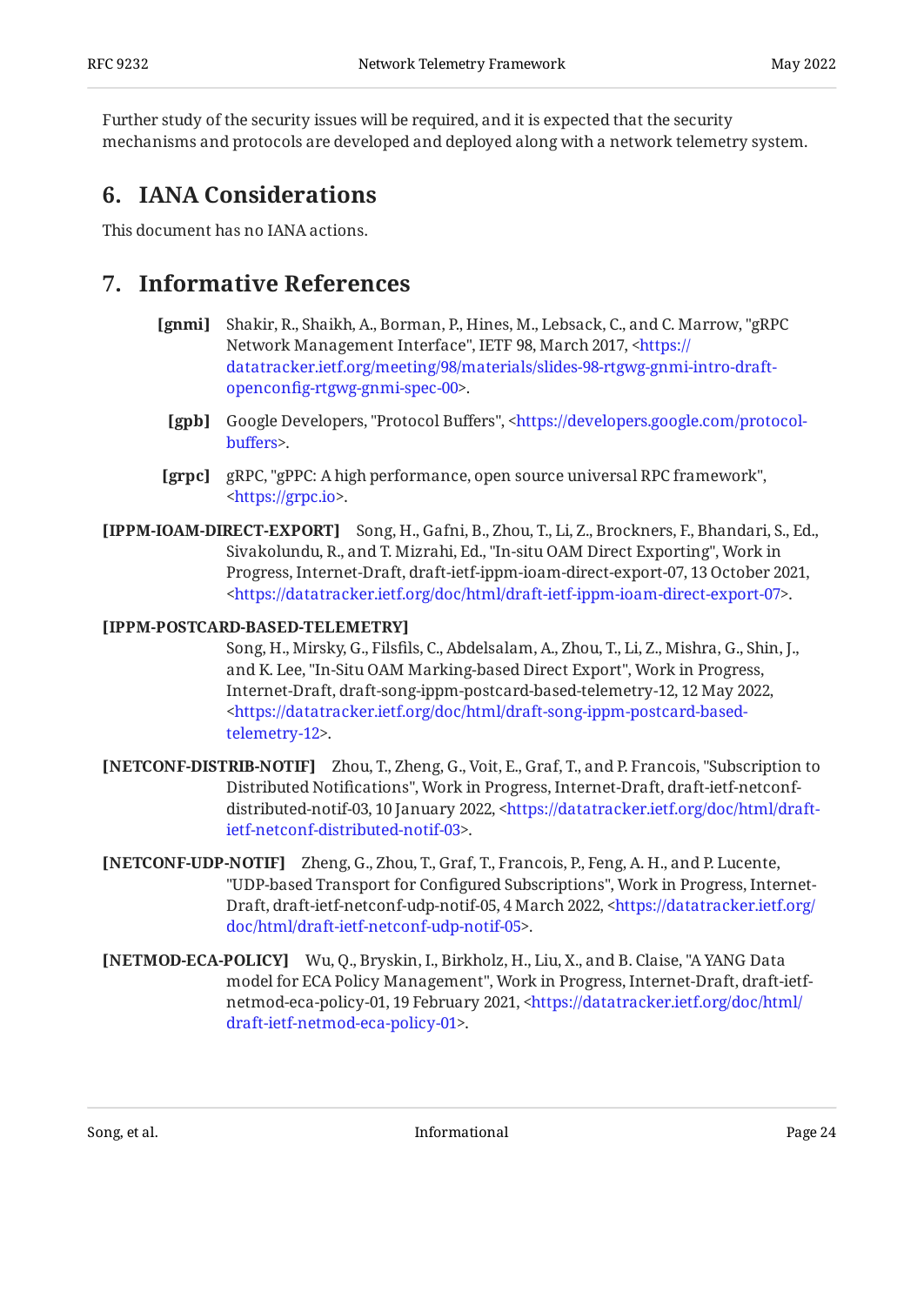- <span id="page-24-5"></span>[NMRG-ANTICIPATED-ADAPTATION] Martinez-Julia, P., Ed., "Exploiting External Event SDN/NFV Systems", Work in Progress, Internet-Draft, draft-pedro-nmrg-anticipated-adaptation-02, 29 June 2018, [<https://datatracker.ietf.org/doc/html/](https://datatracker.ietf.org/doc/html/draft-pedro-nmrg-anticipated-adaptation-02) . [draft-pedro-nmrg-anticipated-adaptation-02>](https://datatracker.ietf.org/doc/html/draft-pedro-nmrg-anticipated-adaptation-02) Detectors to Anticipate Resource Requirements for the Elastic Adaptation of
- <span id="page-24-4"></span>**[NMRG-IBN-CONCEPTS-DEFINITIONS]** Clemm, A., Ciavaglia, L., Granville, L. Z., and J. Tantsura, "Intent-Based Networking - Concepts and Definitions", Work in Progress, Internet-Draft, draft-irtf-nmrg-ibn-concepts-definitions-09, 24 March 2022, <[https://datatracker.ietf.org/doc/html/draft-irtf-nmrg-ibn-concepts-](https://datatracker.ietf.org/doc/html/draft-irtf-nmrg-ibn-concepts-definitions-09). defi[nitions-09](https://datatracker.ietf.org/doc/html/draft-irtf-nmrg-ibn-concepts-definitions-09)>
- <span id="page-24-10"></span>**[OPSAWG-DNP4IQ]** Song, H., Ed. and J. Gong, "Requirements for Interactive Query with Dynamic Network Probes", Work in Progress, Internet-Draft, draft-song-opsawg-dnp4iq-01, 19 June 2017, [<https://datatracker.ietf.org/doc/html/draft-song-](https://datatracker.ietf.org/doc/html/draft-song-opsawg-dnp4iq-01). [opsawg-dnp4iq-01](https://datatracker.ietf.org/doc/html/draft-song-opsawg-dnp4iq-01)>
- <span id="page-24-9"></span><span id="page-24-8"></span><span id="page-24-6"></span><span id="page-24-1"></span><span id="page-24-0"></span>**[OPSAWG-IFIT-FRAMEWORK]** Song, H., Qin, F., Chen, H., Jin, J., and J. Shin, "A Framework for Insitu Flow Information Telemetry", Work in Progress, Internet-Draft, draft-song-opsawg-ifit-framework-17, 22 February 2022, [<https://datatracker.ietf.org/doc/](https://datatracker.ietf.org/doc/html/draft-song-opsawg-ifit-framework-17) . [html/draft-song-opsawg-i](https://datatracker.ietf.org/doc/html/draft-song-opsawg-ifit-framework-17)fit-framework-17>
	- **[RFC1157]** Case, J., Fedor, M., Schoffstall, M., and J. Davin, "Simple Network Management Protocol (SNMP)", RFC 1157, DOI 10.17487/RFC1157, May 1990, <[https://www.rfc-](https://www.rfc-editor.org/info/rfc1157). [editor.org/info/rfc1157](https://www.rfc-editor.org/info/rfc1157)>
	- **[RFC2578]** McCloghrie, K., Ed., Perkins, D., Ed., and J. Schoenwaelder, Ed., "Structure of Management Information Version 2 (SMIv2)", STD 58, RFC 2578, DOI 10.17487/ RFC2578, April 1999, <https://www.rfc-editor.org/info/rfc2578>.
	- **[RFC2981]** Kavasseri, R., Ed., "Event MIB", RFC 2981, DOI 10.17487/RFC2981, October 2000, . [<https://www.rfc-editor.org/info/rfc2981](https://www.rfc-editor.org/info/rfc2981)>
	- **[RFC3176]** Phaal, P., Panchen, S., and N. McKee, "InMon Corporation's sFlow: A Method for Monitoring Traffic in Switched and Routed Networks", RFC 3176, DOI 10.17487/ RFC3176, September 2001, [<https://www.rfc-editor.org/info/rfc3176](https://www.rfc-editor.org/info/rfc3176)>.
	- **[RFC3411]** Harrington, D., Presuhn, R., and B. Wijnen, "An Architecture for Describing , Simple Network Management Protocol (SNMP) Management Frameworks" STD 62, RFC 3411, DOI 10.17487/RFC3411, December 2002, [<https://www.rfc-editor.org/](https://www.rfc-editor.org/info/rfc3411) . [info/rfc3411>](https://www.rfc-editor.org/info/rfc3411)
	- **[RFC3416]** Presuhn, R., Ed., "Version 2 of the Protocol Operations for the Simple Network Management Protocol (SNMP)", STD 62, RFC 3416, DOI 10.17487/RFC3416, December 2002, <https://www.rfc-editor.org/info/rfc3416>.
	- **[RFC3877]** Chisholm, S. and D. Romascanu, "Alarm Management Information Base (MIB)", RFC 3877, DOI 10.17487/RFC3877, September 2004, [<https://www.rfc-editor.org/](https://www.rfc-editor.org/info/rfc3877) . [info/rfc3877>](https://www.rfc-editor.org/info/rfc3877)

<span id="page-24-7"></span><span id="page-24-3"></span><span id="page-24-2"></span>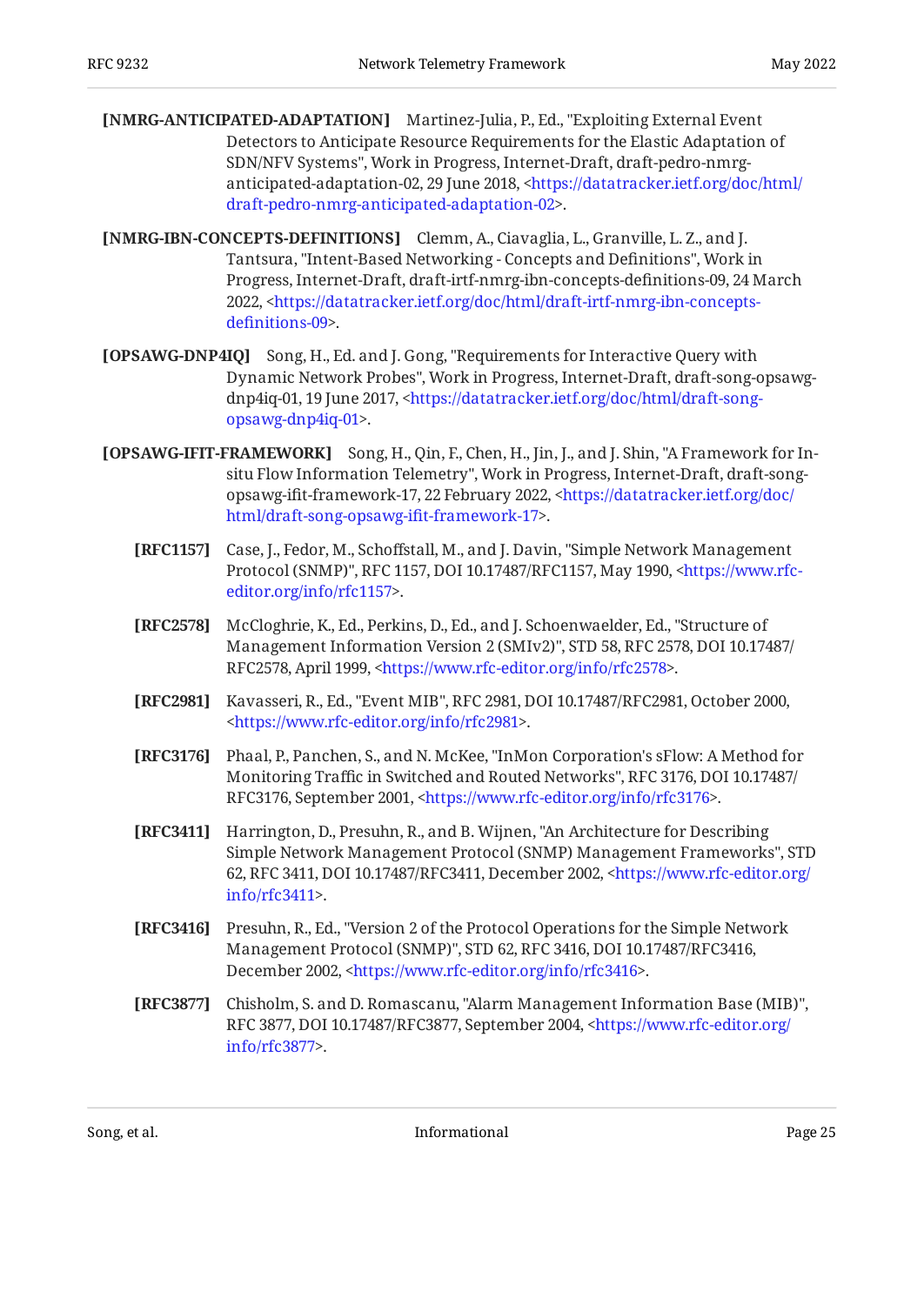<span id="page-25-12"></span><span id="page-25-10"></span><span id="page-25-9"></span><span id="page-25-8"></span><span id="page-25-6"></span><span id="page-25-4"></span><span id="page-25-3"></span><span id="page-25-2"></span>

| [RFC3954] | Claise, B., Ed., "Cisco Systems NetFlow Services Export Version 9", RFC 3954, DOI<br>10.17487/RFC3954, October 2004, <https: info="" rfc3954="" www.rfc-editor.org="">.</https:>                                                                                                          |
|-----------|-------------------------------------------------------------------------------------------------------------------------------------------------------------------------------------------------------------------------------------------------------------------------------------------|
| [RFC4656] | Shalunov, S., Teitelbaum, B., Karp, A., Boote, J., and M. Zekauskas, "A One-way<br>Active Measurement Protocol (OWAMP)", RFC 4656, DOI 10.17487/RFC4656,<br>September 2006, <https: info="" rfc4656="" www.rfc-editor.org="">.</https:>                                                   |
| [RFC5085] | Nadeau, T., Ed. and C. Pignataro, Ed., "Pseudowire Virtual Circuit Connectivity<br>Verification (VCCV): A Control Channel for Pseudowires", RFC 5085, DOI 10.17487/<br>RFC5085, December 2007, <https: info="" rfc5085="" www.rfc-editor.org="">.</https:>                                |
| [RFC5357] | Hedayat, K., Krzanowski, R., Morton, A., Yum, K., and J. Babiarz, "A Two-Way<br>Active Measurement Protocol (TWAMP)", RFC 5357, DOI 10.17487/RFC5357,<br>October 2008, <https: info="" rfc5357="" www.rfc-editor.org="">.</https:>                                                        |
| [RFC5424] | Gerhards, R., "The Syslog Protocol", RFC 5424, DOI 10.17487/RFC5424, March 2009,<br><https: info="" rfc5424="" www.rfc-editor.org="">.</https:>                                                                                                                                           |
| [RFC6020] | Bjorklund, M., Ed., "YANG - A Data Modeling Language for the Network<br>Configuration Protocol (NETCONF)", RFC 6020, DOI 10.17487/RFC6020, October<br>2010, <https: info="" rfc6020="" www.rfc-editor.org="">.</https:>                                                                   |
| [RFC6241] | Enns, R., Ed., Bjorklund, M., Ed., Schoenwaelder, J., Ed., and A. Bierman, Ed.,<br>"Network Configuration Protocol (NETCONF)", RFC 6241, DOI 10.17487/RFC6241,<br>June 2011, <https: info="" rfc6241="" www.rfc-editor.org="">.</https:>                                                  |
| [RFC6812] | Chiba, M., Clemm, A., Medley, S., Salowey, J., Thombare, S., and E. Yedavalli, "Cisco<br>Service-Level Assurance Protocol", RFC 6812, DOI 10.17487/RFC6812, January<br>2013, <https: info="" rfc6812="" www.rfc-editor.org="">.</https:>                                                  |
| [RFC7011] | Claise, B., Ed., Trammell, B., Ed., and P. Aitken, "Specification of the IP Flow<br>Information Export (IPFIX) Protocol for the Exchange of Flow Information", STD<br>77, RFC 7011, DOI 10.17487/RFC7011, September 2013, <https: <br="" www.rfc-editor.org="">info/rfc7011&gt;.</https:> |
| [RFC7258] | Farrell, S. and H. Tschofenig, "Pervasive Monitoring Is an Attack", BCP 188, RFC<br>7258, DOI 10.17487/RFC7258, May 2014, <https: info="" rfc7258="" www.rfc-editor.org="">.</https:>                                                                                                     |
| [RFC7276] | Mizrahi, T., Sprecher, N., Bellagamba, E., and Y. Weingarten, "An Overview of<br>Operations, Administration, and Maintenance (OAM) Tools", RFC 7276, DOI<br>10.17487/RFC7276, June 2014, <https: info="" rfc7276="" www.rfc-editor.org="">.</https:>                                      |
| [RFC7540] | Belshe, M., Peon, R., and M. Thomson, Ed., "Hypertext Transfer Protocol Version 2<br>(HTTP/2)", RFC 7540, DOI 10.17487/RFC7540, May 2015, <https: www.rfc-<br="">editor.org/info/rfc7540&gt;.</https:>                                                                                    |
| [RFC7575] | Behringer, M., Pritikin, M., Bjarnason, S., Clemm, A., Carpenter, B., Jiang, S., and L.<br>Ciavaglia, "Autonomic Networking: Definitions and Design Goals", RFC 7575, DOI<br>10.17487/RFC7575, June 2015, <https: info="" rfc7575="" www.rfc-editor.org="">.</https:>                     |

<span id="page-25-11"></span><span id="page-25-7"></span><span id="page-25-5"></span><span id="page-25-1"></span><span id="page-25-0"></span>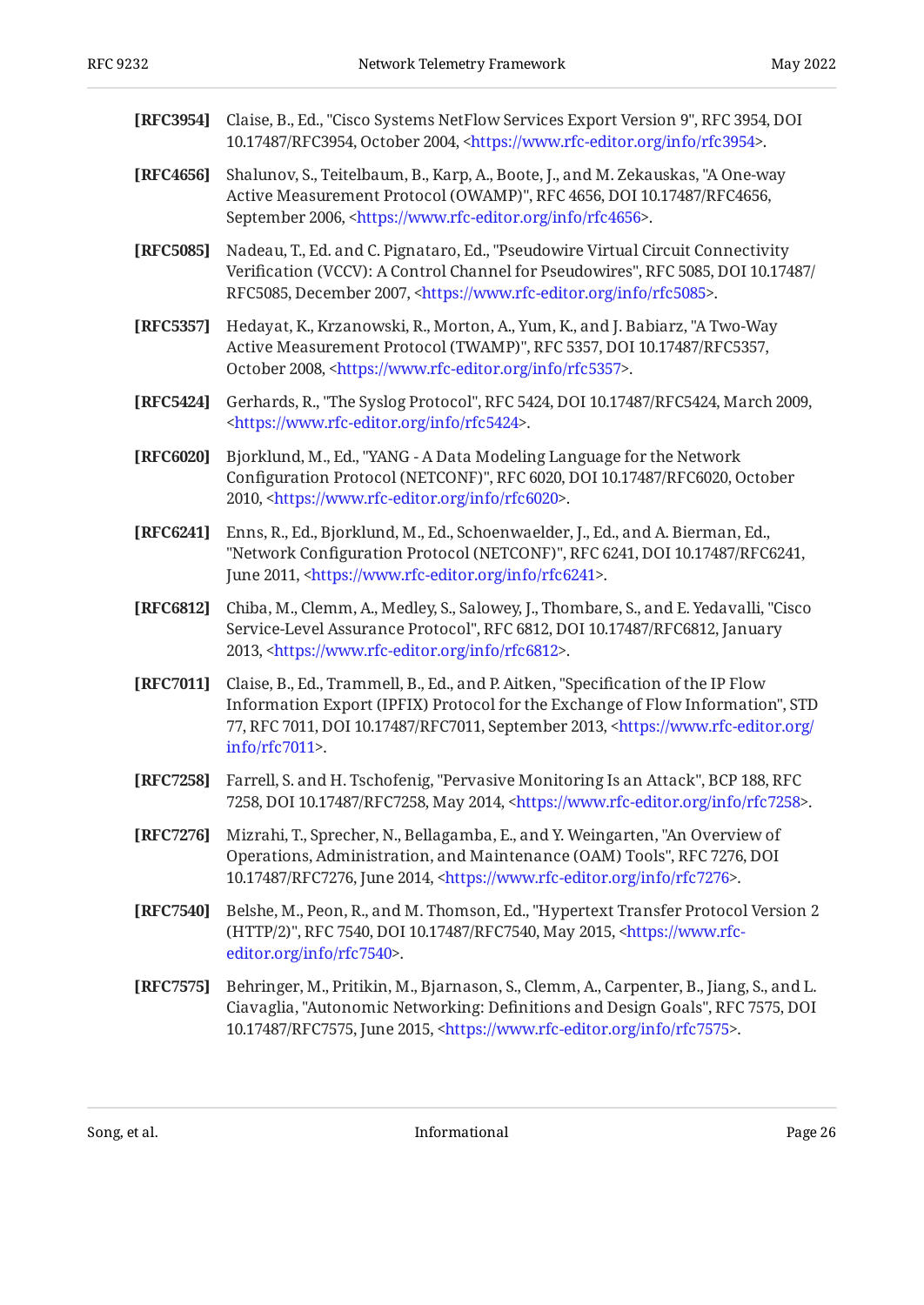<span id="page-26-9"></span><span id="page-26-8"></span><span id="page-26-7"></span><span id="page-26-4"></span><span id="page-26-3"></span><span id="page-26-2"></span><span id="page-26-1"></span><span id="page-26-0"></span>

| [RFC7799] | Morton, A., "Active and Passive Metrics and Methods (with Hybrid Types In-<br>Between)", RFC 7799, DOI 10.17487/RFC7799, May 2016, <https: www.rfc-<br="">editor.org/info/rfc7799&gt;.</https:>                                                                                                              |
|-----------|--------------------------------------------------------------------------------------------------------------------------------------------------------------------------------------------------------------------------------------------------------------------------------------------------------------|
| [RFC7854] | Scudder, J., Ed., Fernando, R., and S. Stuart, "BGP Monitoring Protocol (BMP)",<br>RFC 7854, DOI 10.17487/RFC7854, June 2016, <https: <br="" info="" www.rfc-editor.org="">rfc7854&gt;.</https:>                                                                                                             |
| [RFC7950] | Bjorklund, M., Ed., "The YANG 1.1 Data Modeling Language", RFC 7950, DOI<br>10.17487/RFC7950, August 2016, <https: info="" rfc7950="" www.rfc-editor.org="">.</https:>                                                                                                                                       |
| [RFC8040] | Bierman, A., Bjorklund, M., and K. Watsen, "RESTCONF Protocol", RFC 8040, DOI<br>10.17487/RFC8040, January 2017, <https: info="" rfc8040="" www.rfc-editor.org="">.</https:>                                                                                                                                 |
| [RFC8084] | Fairhurst, G., "Network Transport Circuit Breakers", BCP 208, RFC 8084, DOI<br>10.17487/RFC8084, March 2017, <https: info="" rfc8084="" www.rfc-editor.org="">.</https:>                                                                                                                                     |
| [RFC8085] | Eggert, L., Fairhurst, G., and G. Shepherd, "UDP Usage Guidelines", BCP 145, RFC<br>8085, DOI 10.17487/RFC8085, March 2017, <https: <br="" info="" www.rfc-editor.org="">rfc8085&gt;.</https:>                                                                                                               |
| [RFC8259] | Bray, T., Ed., "The JavaScript Object Notation (JSON) Data Interchange Format",<br>STD 90, RFC 8259, DOI 10.17487/RFC8259, December 2017, <https: www.rfc-<br="">editor.org/info/rfc8259&gt;.</https:>                                                                                                       |
| [RFC8321] | Fioccola, G., Ed., Capello, A., Cociglio, M., Castaldelli, L., Chen, M., Zheng, L., Mirsky,<br>G., and T. Mizrahi, "Alternate-Marking Method for Passive and Hybrid<br>Performance Monitoring", RFC 8321, DOI 10.17487/RFC8321, January 2018,<br><https: info="" rfc8321="" www.rfc-editor.org="">.</https:> |
| [RFC8639] | Voit, E., Clemm, A., Gonzalez Prieto, A., Nilsen-Nygaard, E., and A. Tripathy,<br>"Subscription to YANG Notifications", RFC 8639, DOI 10.17487/RFC8639, September<br>2019, <https: info="" rfc8639="" www.rfc-editor.org="">.</https:>                                                                       |
| [RFC8641] | Clemm, A. and E. Voit, "Subscription to YANG Notifications for Datastore<br>Updates", RFC 8641, DOI 10.17487/RFC8641, September 2019, <https: www.rfc-<br="">editor.org/info/rfc8641&gt;.</https:>                                                                                                           |
| [RFC8671] | Evens, T., Bayraktar, S., Lucente, P., Mi, P., and S. Zhuang, "Support for Adj-RIB-Out<br>in the BGP Monitoring Protocol (BMP)", RFC 8671, DOI 10.17487/RFC8671,<br>November 2019, <https: info="" rfc8671="" www.rfc-editor.org="">.</https:>                                                               |
| [RFC8762] | Mirsky, G., Jun, G., Nydell, H., and R. Foote, "Simple Two-Way Active Measurement<br>Protocol", RFC 8762, DOI 10.17487/RFC8762, March 2020, <https: www.rfc-<br="">editor.org/info/rfc8762&gt;.</https:>                                                                                                     |
| [RFC8889] | Fioccola, G., Ed., Cociglio, M., Sapio, A., and R. Sisto, "Multipoint Alternate-<br>Marking Method for Passive and Hybrid Performance Monitoring", RFC 8889,<br>DOI 10.17487/RFC8889, August 2020, <https: info="" rfc8889="" www.rfc-editor.org="">.</https:>                                               |
|           |                                                                                                                                                                                                                                                                                                              |

<span id="page-26-12"></span><span id="page-26-11"></span><span id="page-26-10"></span><span id="page-26-6"></span><span id="page-26-5"></span>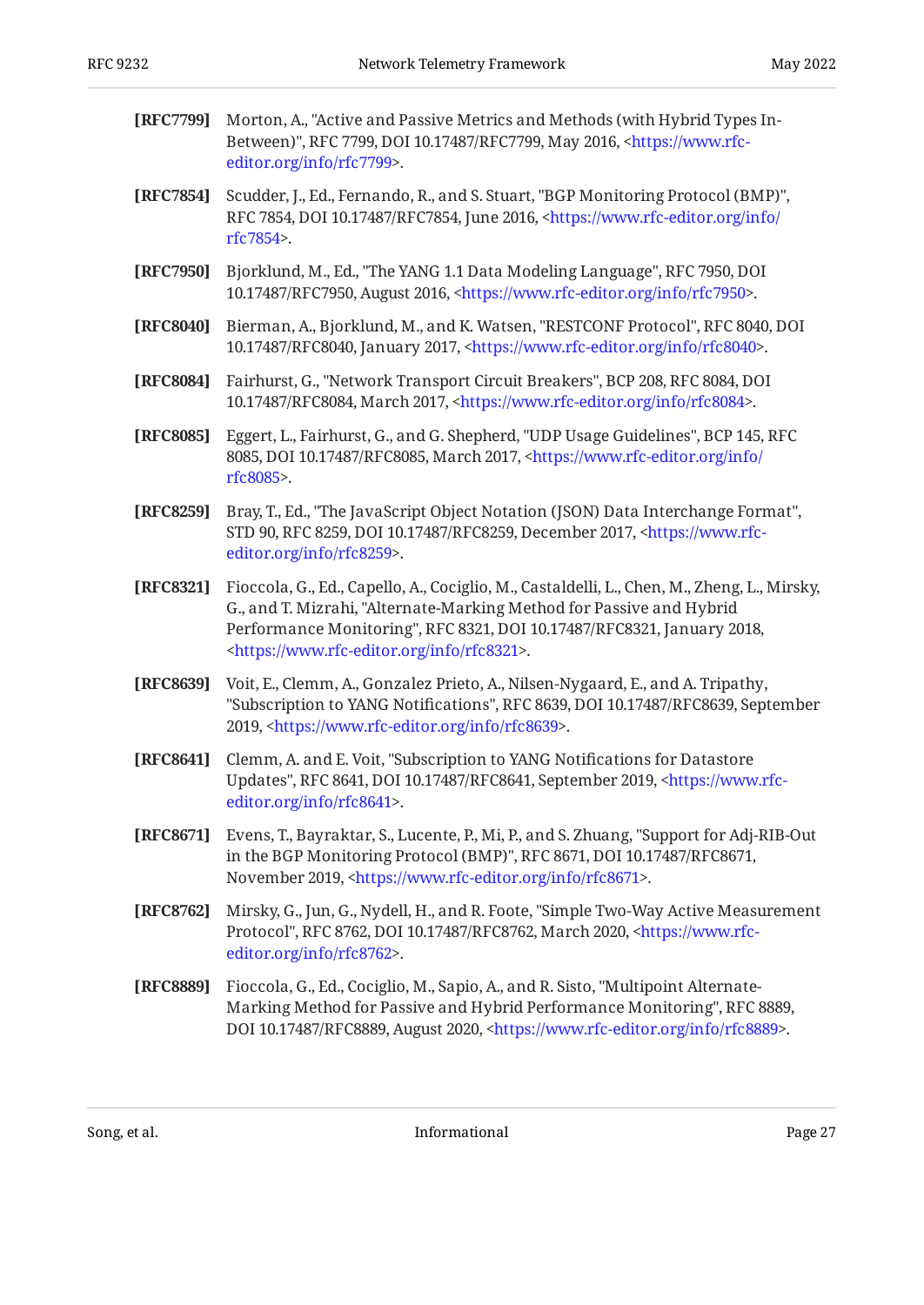<span id="page-27-7"></span>

| [RFC8924] Aldrin, S., Pignataro, C., Ed., Kumar, N., Ed., Krishnan, R., and A. Ghanwani,     |
|----------------------------------------------------------------------------------------------|
| "Service Function Chaining (SFC) Operations, Administration, and Maintenance                 |
| (OAM) Framework", RFC 8924, DOI 10.17487/RFC8924, October 2020, <https: <="" th=""></https:> |
| www.rfc-editor.org/info/rfc8924>.                                                            |

- <span id="page-27-6"></span>**[RFC9069]** Evens, T., Bayraktar, S., Bhardwaj, M., and P. Lucente, "Support for Local RIB in the BGP Monitoring Protocol (BMP)", RFC 9069, DOI 10.17487/RFC9069, February 2022, <https://www.rfc-editor.org/info/rfc9069>.
- <span id="page-27-3"></span>**[RFC9197]** Brockners, F., Ed., Bhandari, S., Ed., and T. Mizrahi, Ed., "Data Fields for In Situ Operations, Administration, and Maintenance (IOAM)", RFC 9197, DOI 10.17487/ RFC9197, May 2022, <https://www.rfc-editor.org/info/rfc9197>.
- <span id="page-27-4"></span>**[W3C.REC-xml-20081126]** Bray, T., Paoli, J., Sperberg-McQueen, M., Maler, E., and F. Yergeau, "Extensible Markup Language (XML) 1.0 (Fifth Edition)", World Wide Web Consortium Recommendation REC-xml-20081126, November 2008, [<https://](https://www.w3.org/TR/2008/REC-xml-20081126) . [www.w3.org/TR/2008/REC-xml-20081126>](https://www.w3.org/TR/2008/REC-xml-20081126)
	- **[y1731]** , ITU-T "Operations, administration and maintenance (OAM) functions and , mechanisms for Ethernet-based networks" ITU-T Recommendation G.8013/Y. 1731, August 2015, <[https://www.itu.int/rec/T-REC-Y.1731/en>](https://www.itu.int/rec/T-REC-Y.1731/en).

## <span id="page-27-5"></span><span id="page-27-0"></span>**[Appendix A. A Survey on Existing Network Telemetry](#page-27-0) [Techniques](#page-27-0)**

In this non-normative appendix, we provide an overview of some existing techniques and standard proposals for each network telemetry module.

## <span id="page-27-2"></span><span id="page-27-1"></span>**[A.1. Management Plane Telemetry](#page-27-1)**

### **[A.1.1. Push Extensions for NETCONF](#page-27-2)**

[NETCONF](#page-25-2) [\[RFC6241](#page-25-2)] is a popular network management protocol recommended by IETF. Its core strength is for managing configuration, but it can also be used for data collection. [YANG-Push](#page-26-5) [[RFC8639\]](#page-26-5) [RFC8641] extends NETCONF and enables subscriber applications to request a continuous, customized stream of updates from a YANG datastore. Providing such visibility into changes made upon YANG configuration and operational objects enables new capabilities based on the remote mirroring of configuration and operational state. Moreover, a [distributed data](#page-23-7) [collection mechanism](#page-23-7) [[NETCONF-DISTRIB-NOTIF\]](#page-23-7) via a [UDP-based publication channel](#page-23-8) [[NETCONF-UDP-NOTIF\]](#page-23-8) provides enhanced efficiency for the NETCONF-based telemetry.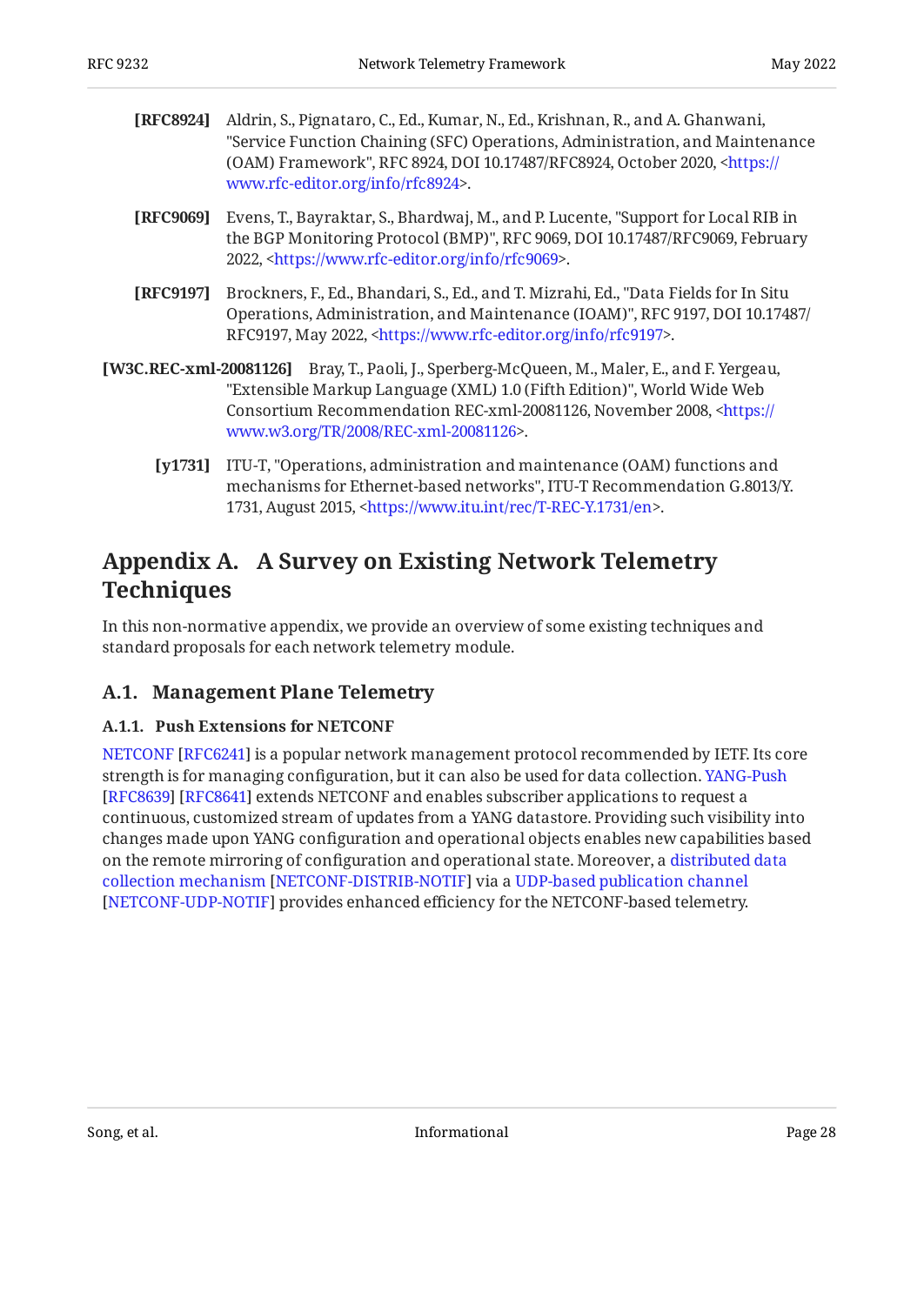### <span id="page-28-0"></span>**[A.1.2. gRPC Network Management Interface](#page-28-0)**

[gRPC Network Management Interface \(gNMI\)](#page-23-2) [[gnmi\]](#page-23-2) is a network management protocol based onthe gRPC [grpc] Remote Procedure Call (RPC) framework. With a single gRPC service definition, both configuration and telemetry can be covered. gRPC is an open-source micro-service communicationframework based on HTTP/2 [RFC7540]. It provides a number of capabilities that are well-suited for network telemetry, including:

- A full-duplex streaming transport model; when combined with a binary encoding mechanism, it provides good telemetry efficiency.
- $\bullet$  A higher-level feature consistency across platforms that common HTTP/2 libraries typically do not provide. This characteristic is especially valuable for the fact that telemetry data collectors normally reside on a large variety of platforms.
- <span id="page-28-1"></span>A built-in load-balancing and failover mechanism. •

## <span id="page-28-2"></span>**[A.2. Control Plane Telemetry](#page-28-1)**

### **[A.2.1. BGP Monitoring Protocol](#page-28-2)**

[BMP](#page-26-1) [\[RFC7854](#page-26-1)] is used to monitor BGP sessions and is intended to provide a convenient interface for obtaining route views.

BGP routing information is collected from the monitored device(s) to the BMP monitoring station by setting up the BMP TCP session. The BGP peers are monitored by the BMP Peer Up and Peer Downnotifications. The BGP routes (including Adj\_RIB\_In [RFC7854], Adj\_RIB\_out [RFC8671], and [local RIB](#page-27-6) [[RFC9069\]](#page-27-6)) are encapsulated in the BMP Route Monitoring Message and the BMP Route Mirroring Message, providing both an initial table dump and real-time route updates. In addition, BGP statistics are reported through the BMP Stats Report Message, which could be either timer triggered or event-driven. Future BMP extensions could further enrich BGP monitoring applications.

### <span id="page-28-4"></span><span id="page-28-3"></span>**[A.3. Data Plane Telemetry](#page-28-3)**

### **[A.3.1. Alternate-Marking \(AM\) Technology](#page-28-4)**

The Alternate-Marking method enables efficient measurements of packet loss, delay, and jitter both in IP and Overlay Networks, as presented in [RFC8321] and [RFC8889].

This technique can be applied to point-to-point and multipoint-to-multipoint flows. Alternate Marking creates batches of packets by alternating the value of 1 bit (or a label) of the packet header. These batches of packets are unambiguously recognized over the network, and the comparison of packet counters for each batch allows the packet loss calculation. The same idea can be applied to delay measurement by selecting ad hoc packets with a marking bit dedicated for delay measurements.

The Alternate-Marking method needs two counters each marking period for each flow under monitor. For instance, by considering n measurement points and m monitored flows, the order of magnitude of the packet counters for each time interval is n\*m\*2 (1 per color).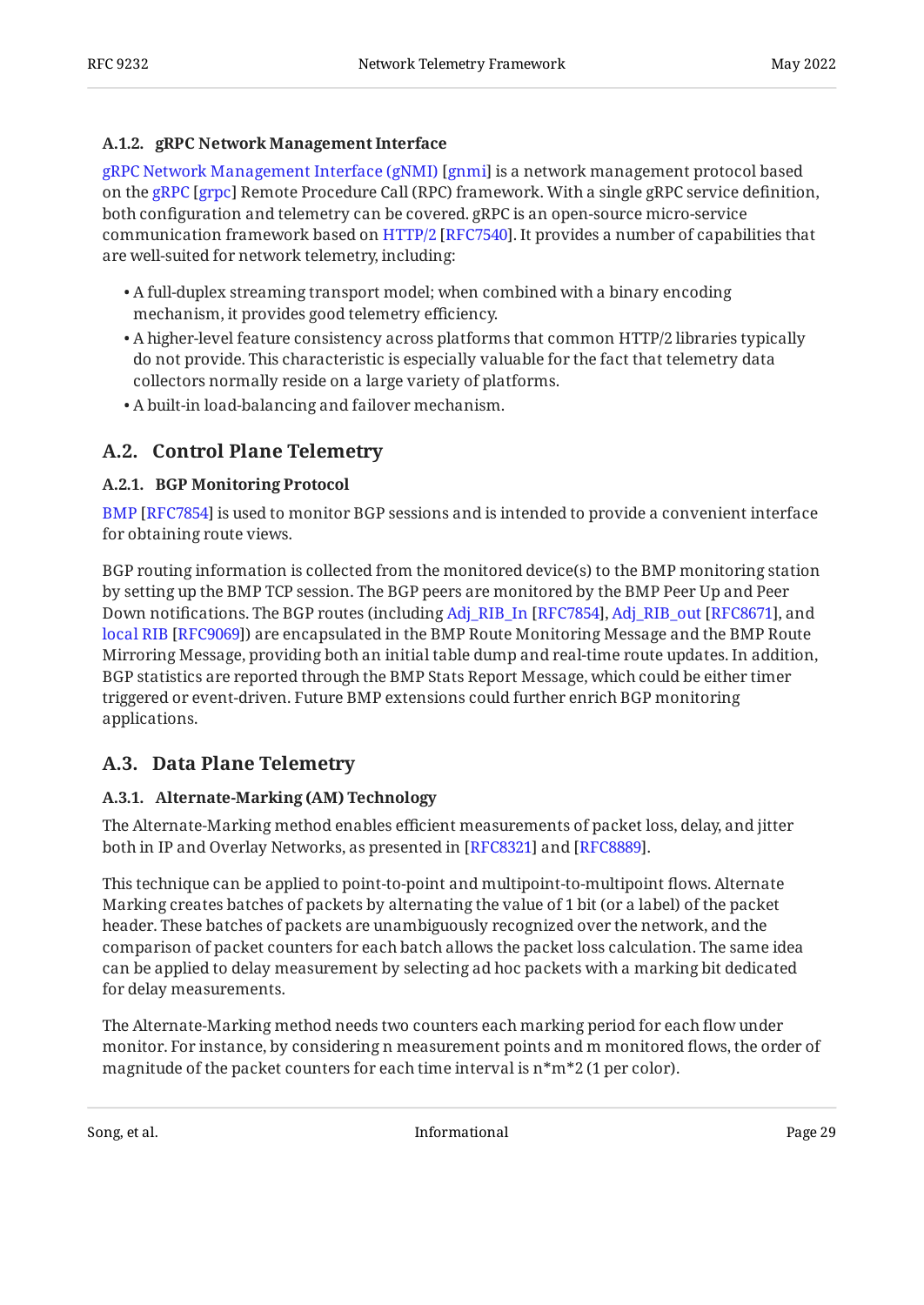Since networks offer rich sets of network performance measurement data (e.g., packet counters), conventional approaches run into limitations. The bottleneck is the generation and export of the data and the amount of data that can be reasonably collected from the network. In addition, management tasks related to determining and configuring which data to generate lead to significant deployment challenges.

The Multipoint Alternate-Marking approach, described in [\[RFC8889\]](#page-26-11), aims to resolve this issue and make the performance monitoring more flexible in case a detailed analysis is not needed.

An application orchestrates network performance measurement tasks across the network to allow for optimized monitoring. The application can choose how roughly or precisely to configure measurement points depending on the application's requirements.

Using Alternate Marking, it is possible to monitor a Multipoint Network without in-depth examination by using Network Clustering (subnetworks that are portions of the entire network that preserve the same property of the entire network, called clusters). So in the case where there is packet loss or the delay is too high, the specific filtering criteria could be applied to gather a more detailed analysis by using a different combination of clusters up to a per-flow measurement as described in the Alternate-Marking document [RFC8321].

In summary, an application can configure end-to-end network monitoring. If the network does not experience issues, this approximate monitoring is good enough and is very cheap in terms of network resources. However, in case of problems, the application becomes aware of the issues from this approximate monitoring and, in order to localize the portion of the network that has issues, configures the measurement points more extensively, allowing more detailed monitoring to be performed. After the detection and resolution of the problem, the initial approximate monitoring can be used again.

### <span id="page-29-0"></span>**[A.3.2. Dynamic Network Probe](#page-29-0)**

Ahardware-based Dynamic Network Probe (DNP) [OPSAWG-DNP4IQ] provides a programmable means to customize the data that an application collects from the data plane. A direct benefit of DNP is the reduction of the exported data. A full DNP solution covers several components including data source, data subscription, and data generation. The data subscription needs to define the derived data that can be composed and derived from raw data sources. The data generation takes advantage of the moderate in-network computing to produce the desired data.

While DNP can introduce unforeseeable flexibility to the data plane telemetry, it also faces some challenges. It requires a flexible data plane that can be dynamically reprogrammed at runtime. The programming Application Programming Interface (API) is yet to be defined.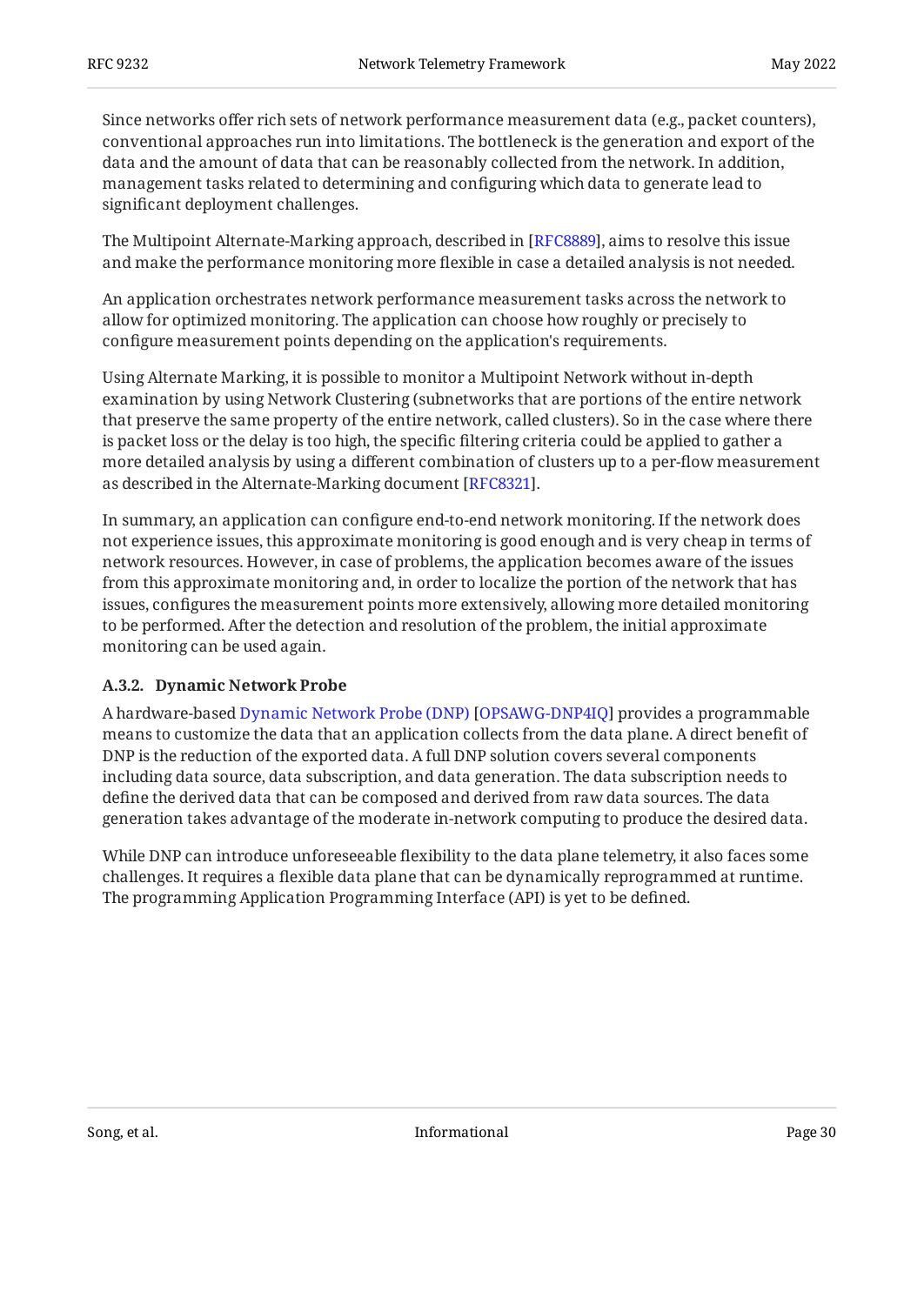### <span id="page-30-0"></span>**[A.3.3. IP Flow Information Export \(IPFIX\) Protocol](#page-30-0)**

Traffic on a network can be seen as a set of flows passing through network elements. [IPFIX](#page-25-1) [[RFC7011\]](#page-25-1) provides a means of transmitting traffic flow information for administrative or other purposes. A typical IPFIX-enabled system includes a pool of Metering Processes that collects data packets at one or more Observation Points, optionally filters them, and aggregates information about these packets. An Exporter then gathers each of the Observation Points together into an Observation Domain and sends this information via the IPFIX protocol to a Collector.

### <span id="page-30-1"></span>**[A.3.4. In Situ OAM](#page-30-1)**

Classical passive and active monitoring and measurement techniques are either inaccurate or resource consuming. It is preferable to directly acquire data associated with a flow's packets whenthe packets pass through a network. IOAM [RFC9197], a data generation technique, embeds a new instruction header to user packets, and the instruction directs the network nodes to add the requested data to the packets. Thus, at the path's end, the packet's experience gained on the entire forwarding path can be collected. Such firsthand data is invaluable to many network OAM applications.

However, IOAM also faces some challenges. The issues on performance impact, security, scalability and overhead limits, encapsulation difficulties in some protocols, and cross-domain deployment need to be addressed.

### <span id="page-30-2"></span>**[A.3.5. Postcard-Based Telemetry](#page-30-2)**

The postcard-based telemetry, as embodied in [IOAM Direct Export \(DEX\)](#page-23-5) [[IPPM-IOAM-DIRECT](#page-23-5)EXPORT]and IOAM Marking [IPPM-POSTCARD-BASED-TELEMETRY], is a complementary technique to the passport-based IOAM [[RFC9197\]](#page-27-3). PBT directly exports data at each node through an independent packet. At the cost of higher bandwidth overhead and the need for data correlation, PBT shows several unique advantages. It can also help to identify packet drop location in case a packet is dropped on its forwarding path.

### <span id="page-30-3"></span>**[A.3.6. Existing OAM for Speci](#page-30-3)fic Data Planes**

Various data planes raise unique OAM requirements. IETF has published OAM technique and framework documents (e.g., [RFC8924] and [RFC5085]) targeting different data planes such as Multiprotocol Label Switching (MPLS), L2 Virtual Private Network (VPN), Network Virtualization over Layer 3 (NVO3), Virtual Extensible LAN (VXLAN), Bit Index Explicit Replication (BIER), Service Function Chaining (SFC), Segment Routing (SR), and Deterministic Networking (DETNET). The aforementioned data plane telemetry techniques can be used to enhance the OAM capability on such data planes.

## <span id="page-30-5"></span><span id="page-30-4"></span>**[A.4. External Data and Event Telemetry](#page-30-4)**

### **[A.4.1. Sources of External Events](#page-30-5)**

To ensure that the information provided by external event detectors and used by the network management solutions is meaningful for management purposes, the network telemetry framework must ensure that such detectors (sources) are easily connected to the management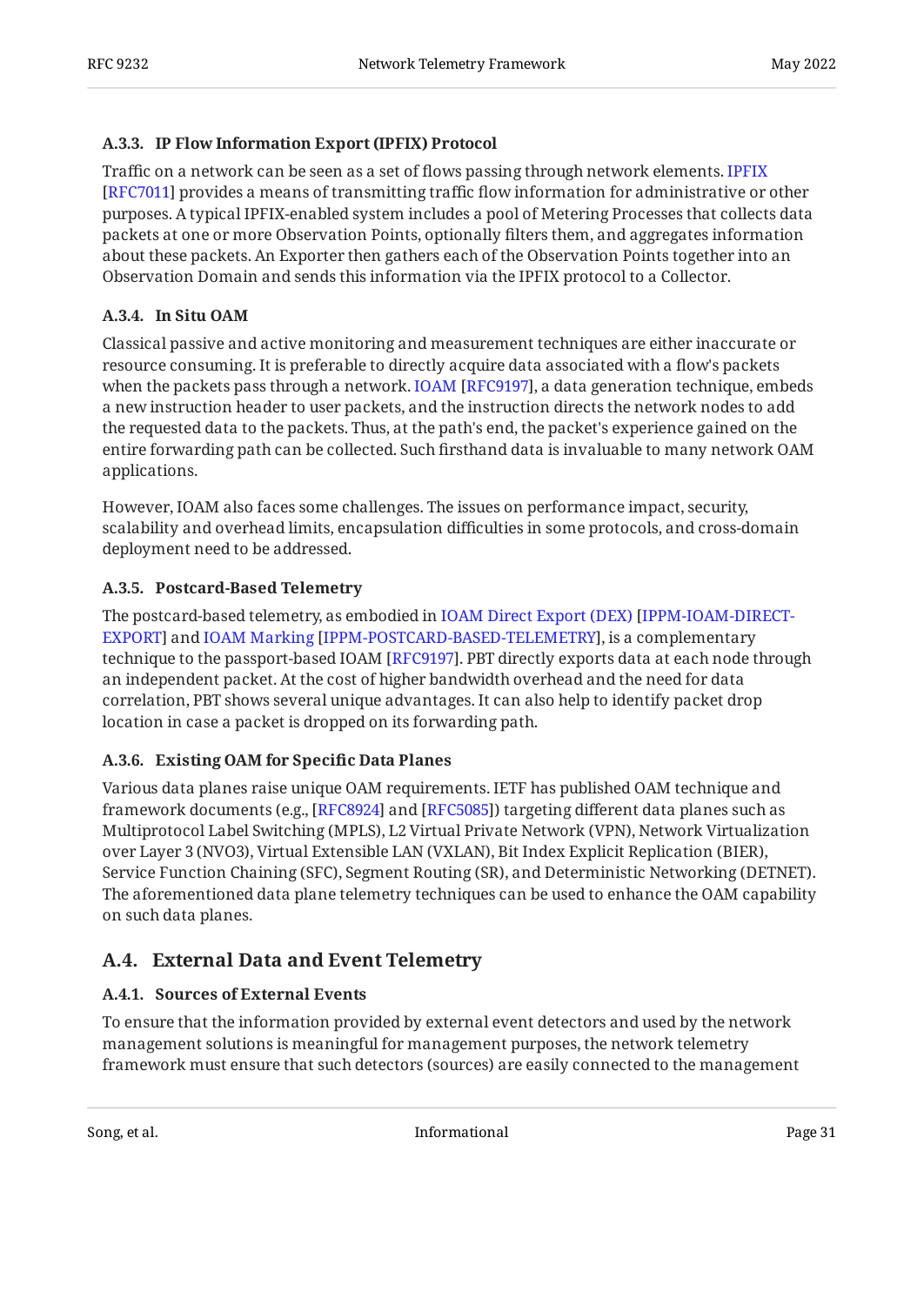solutions (sinks). This requires the specification of a list of potential external data sources that could be of interest in network management and matching it to the connectors and/or interfaces required to connect them.

Categories of external event sources that may be of interest to network management include:

- $\bullet$  Smart objects and sensors. With the consolidation of the Internet of Things (IoT), any network system will have many smart objects attached to its physical surroundings and logical operation environments. Most of these objects will be essentially based on sensors of many kinds (e.g., temperature, humidity, and presence), and the information they provide can be very useful for the management of the network, even when they are not specifically deployed for such purpose. Elements of this source type will usually provide a specific protocol for interaction, especially one of the protocols related to IoT, such as the Constrained Application Protocol (CoAP).
- Online news reporters. Several online news services have the ability to provide an enormous quantity of information about different events occurring in the world. Some of those events can have an impact on the network system managed by a specific framework; therefore, such information may be of interest to the management solution. For instance, diverse security reports, such as Common Vulnerabilities and Exposures (CVEs), can be issued by the corresponding authority and used by the management solution to update the managed system, if needed. Instead of a specific protocol and data format, the sources of this kind of information usually follow a relaxed but structured format. This format will be part of both the ontology and information model of the telemetry framework.
- Global event analyzers. The advance of big data analyzers provides a huge amount of information and, more interestingly, the identification of events detected by analyzing many data streams from different origins. In contrast with the other types of sources, which are focused on specific events, the detectors of this source type will detect generic events. For example, during a sports event, some unexpected movement makes it fascinating, and many people connect to sites that are reporting on the event. The underlying networks supporting the services that cover the event can be affected by such situation, so their management solutions should be aware of it. In contrast with the other source types, a new information model, format, and reporting protocol is required to integrate the detectors of this type with the management solution.

Additional detector types can be added to the system, but generally they will be the result of composing the properties offered by these main classes.

### <span id="page-31-0"></span>**[A.4.2. Connectors and Interfaces](#page-31-0)**

For allowing external event detectors to be properly integrated with other management solutions, both elements must expose interfaces and protocols that are subject to their particular objective. Since external event detectors will be focused on providing their information to their main consumers, which generally will not be limited to the network management solutions, the framework must include the definition of the required connectors for ensuring the interconnection between detectors (sources) and their consumers within the management systems (sinks) are effective.